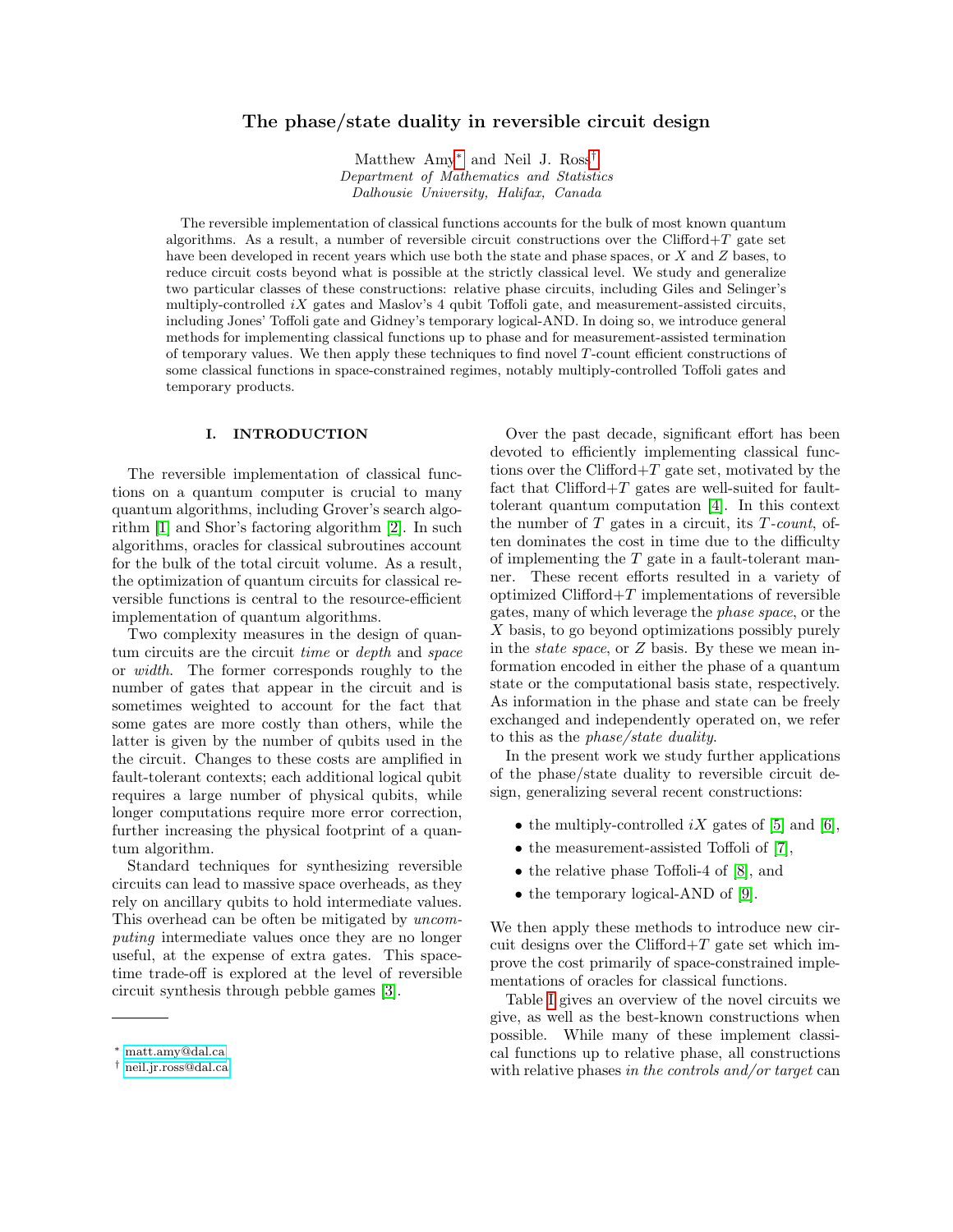| Gate                     | Ancillary state         | $T$ -count                    | Valid                    | <b>Notes</b>                                       | Ref.              |
|--------------------------|-------------------------|-------------------------------|--------------------------|----------------------------------------------------|-------------------|
| $U_{f \cdot g}$          | $ 00\rangle$            | $2\tau(U_f) + \tau(U_q) + 8$  |                          |                                                    |                   |
| $U_{f\cdot g}$           |                         | $2\tau(U_f) + 2\tau(U_q) + 4$ |                          | Relative phase in the controls                     | 4                 |
| $U_{f\cdot g}$           |                         | $2\tau(U_f) + \tau(U_q) + 4$  |                          | Relative phase in the controls $&$ target          | 5                 |
| $\Lambda_k(X)$           | $ z\rangle$             | $16(k-1)$                     | $k\geq 6$                | Prior art                                          | [8]               |
| $\Lambda_k(X^{\bullet})$ | $ z\rangle$             | $8(k-2)+4$                    | $k \geq 2$               | Relative phase in the controls $\&$ ancilla        | $\overline{2}$    |
| $\Lambda_k(X)$           | $ z\rangle$             | $16(k-2)$                     | $k \geq 4$               |                                                    | 3                 |
| $\Lambda_k(X)$           | $ 0\rangle$             | $16(k-3)$ or $16(k-3)+4$      | $k \geq 4$               | Measurement-assisted                               |                   |
| $\Lambda_k(iX)$          |                         | $16(k-2)+4$                   | $k \geq 6$               | Prior art; Relative phase in the controls $[5, 8]$ |                   |
| $\Lambda_k(iX)$          |                         | $16(k-3)+4$                   | k > 4                    | Relative phase in the controls                     |                   |
| $\Lambda_k(X^{\bullet})$ |                         | $16(k-4)+4$                   | $k \geq 5$               | Relative phase in the controls                     |                   |
| $\Lambda_k(X^\star)$     |                         | $8(k-2)$                      | $k \geq 3$               | Relative phase in the controls $\&$ target         | 8                 |
| $\Lambda_k(X^\star)$     | $ 0\rangle^{\otimes m}$ | $4m+8(k-m-2)$                 | k > 5                    | Relative phase in the controls $&$ target          |                   |
| $U_{f_k}$                | $\ket{z}$               | $8(k-1)$                      | $k \geq 2$               |                                                    |                   |
| $U_{f_k}$                |                         | $4(k-1)$                      | $k \geq 2$               | Relative phase in the controls $\&$ target         | 6                 |
| 3-AND                    | $ 0\rangle$             | 8                             |                          | Prior art; Relative phase in the controls          | $\lceil 8 \rceil$ |
| $3-AND^{\dagger}$        |                         | 3 or 4                        | $\overline{\phantom{0}}$ | Relative phase; Measurement-assisted               | 14                |
| $k$ -AND                 | $ 0\rangle$             | $16(k-3)+4$                   | $k \geq 4$               |                                                    | 12                |
| $k$ -AND <sup>†</sup>    |                         | 0 or $16(k-4)+4$              | $k \geq 6$               | Measurement-assisted                               | 13                |
| $k$ -AND                 | $ 0\rangle$             | $8(k-2)$                      | $k \geq 3$               | Relative phase in the controls                     | 10                |
| $k$ -AND <sup>†</sup>    |                         | $8(k-4)$ or $8(k-4)+4$        | k > 4                    | Relative phase; Measurement-assisted               | 11                |

<span id="page-1-0"></span>TABLE I. T count scaling for various reversible functions and gates.  $\tau(U_f)$  and  $\tau(U_q)$  give the T-counts of implementations of  $U_f$  and  $U_g$ , respectively. References to explicit circuits are given where possible.

be used as drop-in replacements for matched compute/uncompute pairs.

Our contributions include an ancilla-free k-control Toffoli up to a relative phase in both the controls and the target with T-count  $8(k-2)$ , improving the best known construction by a factor of roughly 50%. We also show that if this gate is used to initialize a temporary product of  $k$  bits as in [\[9\]](#page-11-8), it can be terminated with the aid of measurement and classical control with at most  $8(k-4)+4$  T gates. Combined, these constructions give a method of temporarily instantiating a logical product of  $k$  bits with total  $T$ count at most  $16(k-3) + 4$  and no ancillas, besides the one used to store the product. Previous techniques require  $32(k-2) + 8$  T gates, a reduction of over 50% compared to the state of the art.

We also give novel space-constrained constructions for the k-control Toffoli gate with reduced Tcount and for the efficient multiplication of classical oracles up to phase. We additionally show that there exist classes of Boolean functions of degree  $k$ which can be implemented up to relative phase and without ancillas using  $4(k-1)$  T gates. These constructions match or improve on the T-count of the best known generic method [\[10\]](#page-11-12) which uses  $O(k)$  ancillas, and have potential applications to automated and LUT-based [\[11\]](#page-11-13) synthesis of reversible circuits.

More broadly, these constructions show that there exist functions for which existing techniques are not able to reduce the T-count through the addition of ancillas.

#### II. BACKGROUND

#### A. Quantum oracles

It is well-known that, in the presence of ancillas, the gate set

$$
\{X,\Lambda_1(X),\Lambda_2(X)\},\
$$

consisting of the NOT, controlled-NOT, and Toffoli gates, is universal for classical computing [\[12\]](#page-12-0). That is, for any Boolean (or classical) function  $f$ :  $\mathbb{Z}_2^n \to \mathbb{Z}_2^m$ , there exists a circuit over the gate set  $\{X,\Lambda_1(X),\Lambda_2(X)\}\$  which implements a unitary  $U_f$ whose action on the computational basis is described by

$$
|\mathbf{x}\rangle |0 \cdots 0\rangle |y\rangle \mapsto |\mathbf{x}\rangle |g_1(\mathbf{x}) \cdots g_k(\mathbf{x})\rangle |y \oplus f(\mathbf{x})\rangle
$$

where  $\mathbf{x} = x_1 x_2, \dots, x_n$  and the  $g_i$  are some Boolean functions  $g_i : \mathbb{Z}_2^n \to \mathbb{Z}_2$ . The unitary  $U_f$  is an oracle for f. The qubits beginning in the  $|0\rangle$  state are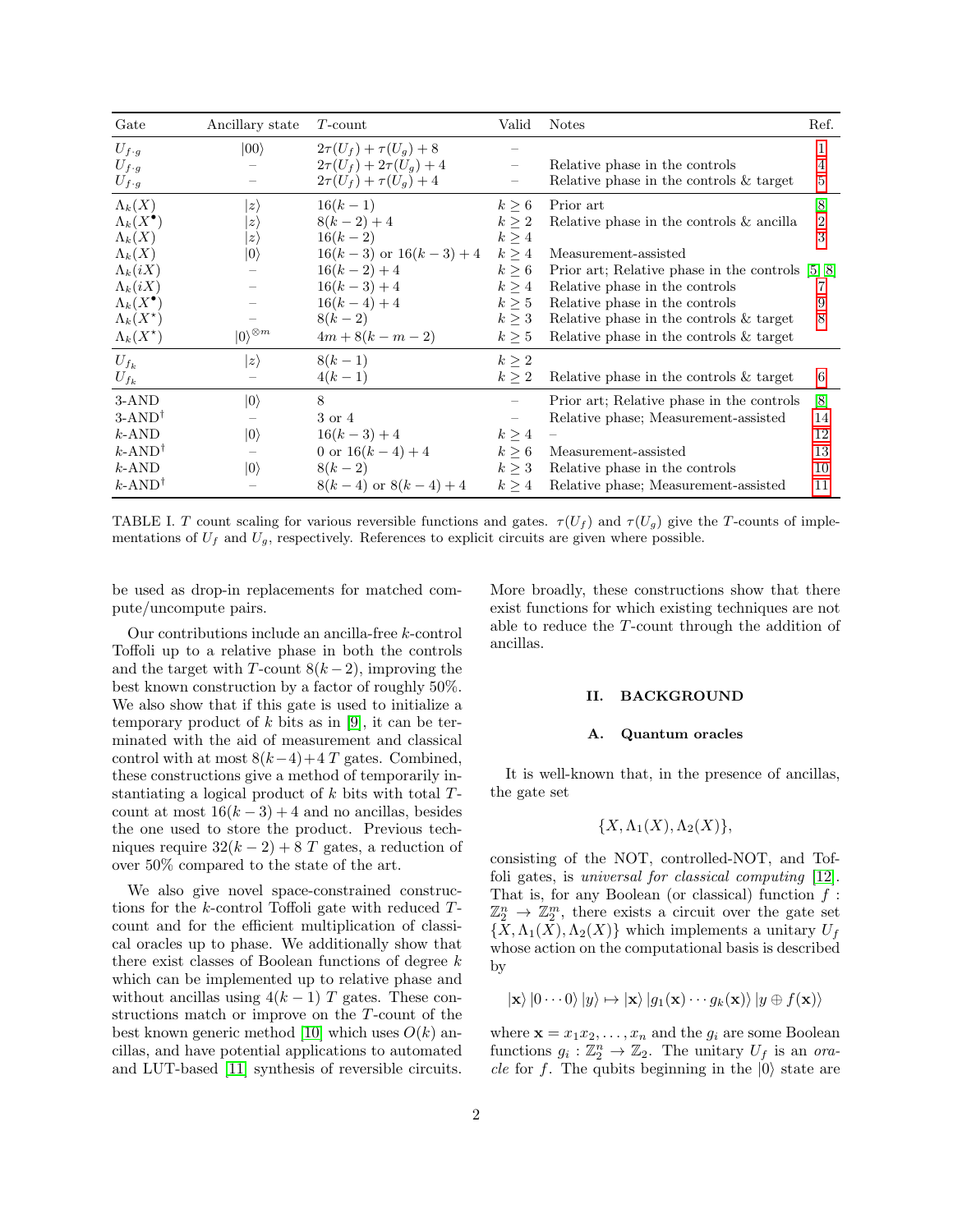*clean* ancillas. The values  $q_i(x)$  used in the process of computing f are temporary values and are often referred to as garbage.

To reclaim the space used for temporary values, the final result can be copied on an additional ancilla, and the circuit for  $U_f$  can be run in reverse. This uncomputes the temporary values that are no longer needed, thereby *cleaning up* the garbage. This technique, colloquially known as the Bennett trick, is shown below:



Note that, in the circuit above, the target of  $U_f$  is in the  $|0\rangle$  state. One can relax this requirement at the cost of an extra  $\Lambda_1(X)$  gate:



In this case we say that the (uninitialized) ancilla is dirty.

We use rounded boxes to denote oracles which do not leave any garbage and do not modify their inputs:

$$
x_1 \underbrace{\cdot \cdot \cdot}_{x_k} \underbrace{\cdot \cdot \cdot}_{y \longrightarrow y \oplus f(x_1, \dots, x_k)} x_1
$$

#### B. Generalized permutations

A (unitary) generalized permutation matrix is a permutation matrix whose nonzero entries are elements of  $\mathbb{T} = \{z \in \mathbb{C} \mid |z| = 1\}$ , the group of complex numbers of unit length. Every generalized permutation matrix U can be factored as the product of a permutation matrix  $P$  and a diagonal matrix  $D$ , i.e.  $U = PD$ . Note that, since  $D' = PDP^{\dagger}$  is also diagonal, U can alternatively be factored as

$$
U = PD = PDP^{\dagger}P = D'P.
$$

We will sometimes leverage this kind of quasicommutation throughout the remainder of this paper. Restricting the nonzero entries of generalized permutation matrices to  $m$ -th roots of unity yields the generalized symmetric group  $\mathcal{S}(m,n)$ .

#### C. Relative phases

Generalized permutations occur in quantum computing as relative-phase implementations of classical functions. In particular, a generalized permutation  $U_f$  acting on the computational basis as

$$
\widetilde{U_f}: \ket{\mathbf{x}}|0\cdots 0\rangle|y\rangle \mapsto e^{ig(\mathbf{x},y)}\ket{\mathbf{x}}|0\cdots 0\rangle|y \oplus f(\mathbf{x})\rangle
$$

is called a relative-phase implementation or oracle for f and  $e^{ig(\mathbf{x},y)}$  is called the phase. If  $g(\mathbf{x},y)$  =  $g(\mathbf{x}, y')$  for all  $y' \in \mathbb{Z}_2$ , we say that the phase *depends* only on the controls. Otherwise, we say that the phase depends on the controls and the target.

It can be observed [\[12\]](#page-12-0) that a relative phase implementation suffices to compute any temporary value in a reversible circuit or oracle. For example, the circuit below uses the Bennett trick and a relative phase implementation  $U_f = U_f D$  of f where D is some diagonal unitary to construct a phase-free oracle for f.



The correctness of the circuit can be established through the quasi-commutation noted above. Indeed, we have  $U_fD = D'U_f$  for some diagonal matrix  $D'$ . The diagonal gates can thus be moved inwards and cancelled, since diagonal matrices commute with controls.

More generally, an oracle  $U_f$  in some compute/uncompute pair  $U_f^{\dagger}UU_f$  may be implemented up to a relative phase on qubit  $i$  whenever the internal computation  $U$  is globally constant on the *state* space of qubit  $i$ . In particular,  $U$  is globally constant on the state space of the first qubit if

$$
U(|x_1\rangle \otimes |x_2\cdots x_n\rangle) = e^{ig(\mathbf{x})} |x_1\rangle \otimes U_{x_1} |x_2\cdots x_n\rangle
$$

for any  $\mathbf{x} \in \mathbb{Z}_2^n$ . In practice, this accounts for the vast majority of cases where a temporary value is computed and later uncomputed. Additional discussion can be found in Appendix [A.](#page-12-1)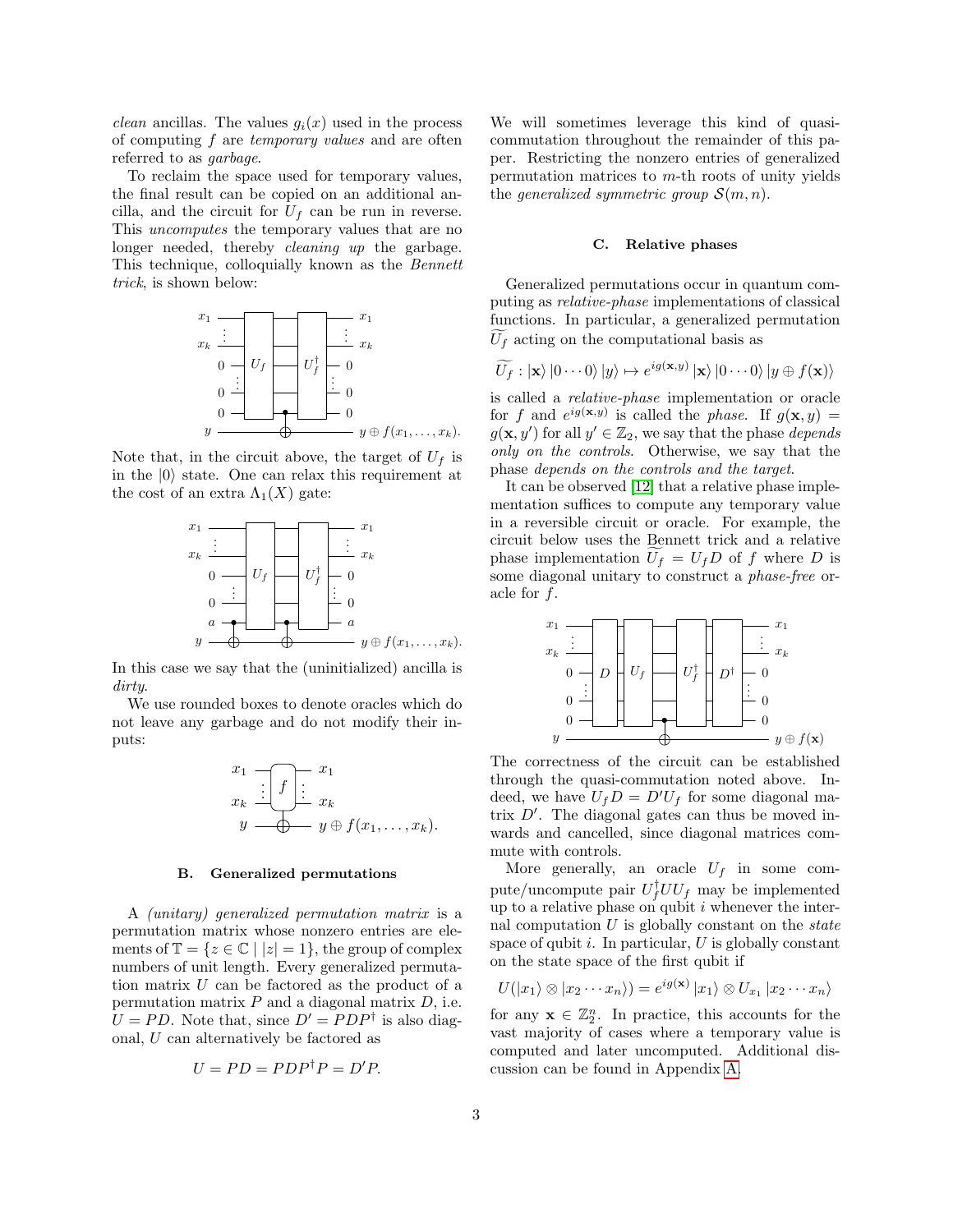#### D. Phase space optimizations

The observation that the phase space can be used to optimize reversible circuits through the use of generalized permutations dates back to Norman Margolus [\[13\]](#page-12-2). Margolus noted that the Toffoli gate can be implemented up to a phase with just 3 two-qubit gates, rather than the otherwise minimal 5. DiVincenzo and Smolin [\[13\]](#page-12-2) found similar optimizations using relative phases, albeit with a stern warning that this "is often a dangerous thing to do." This idea was explored further by Barenco et al. [\[12\]](#page-12-0), noting that implementing up to phase is generally a safe thing to do as long as only classical computations are performed before uncomputing the phase.

The idea of using the phase space to optimize reversible circuits experienced a recent resurgence, in part due to Peter Selinger's relative phase  $Clifford+T$  implementation of the Toffoli gate. In particular, Selinger introduced the doublycontrolled  $iX$  gate

$$
\Lambda_2(iX): |x_1\rangle |x_2\rangle |y\rangle \mapsto i^{x_1x_2} |x_1\rangle |x_2\rangle |y \oplus (x_1x_2)\rangle ,
$$

which can be implemented with only  $4 T$  gates (see Figure [1\)](#page-4-0) as opposed to the optimal  $7 T$  gates needed to implement the Toffoli gate on the nose in the absence of ancillas and measurements [\[14\]](#page-12-3). Since the erroneous phase  $i^{x_1x_2}$  is irrelevant to computations in the state space, the doubly controlled  $iX$  gate can be used interchangeably with a Toffoli gate to compute a temporary logical AND of two bits. When this temporary value is later uncomputed, the extraneous phase is also uncomputed, as below:



Automated methods were later developed which achieve the same T-counts by identifying the redundant  $i^{x_1x_2}$  phase terms when regular Toffoli gates are used instead [\[15,](#page-12-4) [16\]](#page-12-5), mitigating the need for explicit relative phase constructions.

Cody Jones [\[7\]](#page-11-6) used the  $iX$  gate to implement a full Toffoli gate using only  $4 T$  gates, a measurement and a classically controlled Clifford correction. The main insights were (i) that the phase  $i^{x_1x_2}$  could be corrected with a single  $S^{\dagger}$  gate if the target of the  $\Lambda_2(iX)$  gate is in the  $|0\rangle$  state, and (ii) that the state  $|(x_1x_2)\rangle$  can be uncomputed with a measurement and classically-controlled Clifford corrections. Explicitly, with a single clean ancilla, the product  $|(x_1x_2)\rangle$  can first be computed using a  $\Lambda_2(iX)$  gate:

$$
\Lambda_2(iX)\ket{x_1}\ket{x_2}\ket{0} = i^{x_1x_2}\ket{x_1}\ket{x_2}\ket{(x_1x_2)}.
$$

The  $i^{x_1x_2}$  phase can then be immediately corrected by applying an  $S^{\dagger}$  gate to the ancilla. And the product  $|(x_1x_2)\rangle$  can be copied into the target register using a  $\Lambda(X)$  gate and uncomputed from the ancilla. Rather than uncomputing the state  $|(x_1x_2)\rangle$ , Jones noted that it can be traded for a phase via a Hadamard gate, since:

$$
H | (x_1 x_2) \rangle = \frac{1}{\sqrt{2}} \sum_{z \in \mathbb{Z}_2} (-1)^{x_1 x_2 z} |z \rangle.
$$

While correcting this phase with a doubly-controlled Z gate would require 7 T gates, the ancilla can be measured first and then the resulting phase  $-1$  if the measurement result is 0 or  $(-1)^{x_1x_2}$  otherwise — can be subsequently corrected. In the case of a measured value of 1, a classically-controlled  $\Lambda_1(Z)$ gate is all that is needed to correct to the phase. The resulting circuit is shown below.



As Jones's circuit involves an ancilla, measurement, and a classically controlled correction, its use in reversible circuit design remained somewhat limited until Craig Gidney [\[9\]](#page-11-8) observed that by delaying the uncomputation of the temporary product  $x_1x_2$ , the T-cost of uncomputing certain temporary values in a reversible circuit can be reduced to 0. Gidney introduced the temporary logical-AND construction by explicitly separating Jones's Toffoli into a T-count 4 circuit for initializing an ancilla with a logical AND of two bits and a corresponding termination circuit with T-count 0. We use the term termination, corresponding to the transformation  $|x_1\rangle |x_2\rangle |(x_1x_2)\rangle \mapsto |x_1\rangle |x_2\rangle$ , to denote the fact that the circuit is non-unitary. Both circuits are shown below.

$$
\begin{array}{|c|c|c|c|c|}\n\hline\n\end{array} =\n\begin{array}{|c|c|c|}\n\hline\n\end{array} \qquad\n\begin{array}{|c|c|c|}\n\hline\n\end{array} =\n\begin{array}{|c|c|c|}\n\hline\n\end{array} \qquad\n\begin{array}{|c|c|c|}\n\hline\n\end{array} =\n\begin{array}{|c|c|c|}\n\hline\n\end{array} \qquad\n\begin{array}{|c|c|c|}\n\hline\n\end{array} =\n\begin{array}{|c|c|c|}\n\hline\n\end{array} \qquad\n\begin{array}{|c|c|c|}\n\hline\n\end{array} =\n\begin{array}{|c|c|c|}\n\hline\n\end{array} \qquad\n\begin{array}{|c|c|c|}\n\hline\n\end{array} =\n\begin{array}{|c|c|c|}\n\hline\n\end{array} \qquad\n\begin{array}{|c|c|c|}\n\hline\n\end{array} =\n\begin{array}{|c|c|c|}\n\hline\n\end{array} \qquad\n\begin{array}{|c|c|c|}\n\hline\n\end{array} =\n\begin{array}{|c|c|c|}\n\hline\n\end{array} \qquad\n\begin{array}{|c|c|c|}\n\hline\n\end{array} =\n\begin{array}{|c|c|c|}\n\hline\n\end{array} \qquad\n\begin{array}{|c|c|c|}\n\hline\n\end{array} =\n\begin{array}{|c|c|c|}\n\hline\n\end{array} \qquad\n\begin{array}{|c|c|c|}\n\hline\n\end{array} =\n\begin{array}{|c|c|c|}\n\hline\n\end{array} \qquad\n\begin{array}{|c|c|c|}\n\hline\n\end{array} =\n\begin{array}{|c|c|c|}\n\hline\n\end{array} \qquad\n\begin{array}{|c|c|c|}\n\hline\n\end{array} =\n\begin{array}{|c|c|c|}\n\hline\n\end{array} \qquad\n\begin{array}{|c|c|c|}\n\hline\n\end{array} =\n\begin{array}{|c|c|c|}\n\hline\n\end{array} \qquad\n\begin{array}{|c|c|c|}
$$

This construction gives rise to a k-controlled Toffoli gate with  $4(k-1)$  T gates using  $k-1$  clean ancillas, as well as implementations of classical functions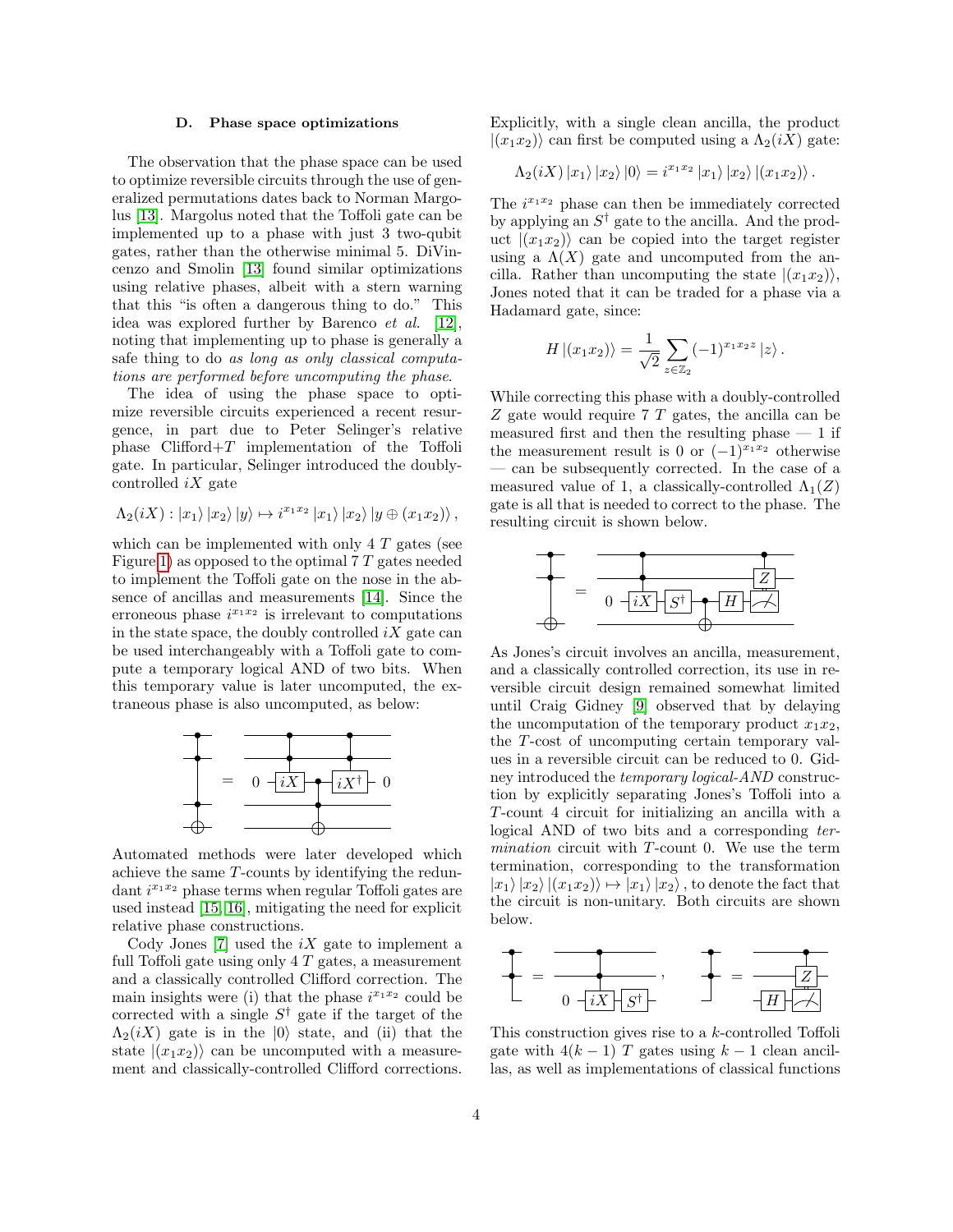

<span id="page-4-0"></span>FIG. 1. The doubly-controlled  $iX$  gate [\[6\]](#page-11-5).



<span id="page-4-1"></span>FIG. 2. A circuit implementing a multiply-controlled  $iX$ gate [\[5\]](#page-11-4).

f with multiplicative complexity [\[17\]](#page-12-6)  $c_{\Lambda}(f)$  using at most  $4c_{\wedge}(f)$  T gates and  $c_{\wedge}(f)$  ancillas [\[10\]](#page-11-12). More recently, Berry et al. [\[18\]](#page-12-7) designed a measurement assisted termination circuit for QROM states, while Soeken and Roetteler [\[19\]](#page-12-8) studied similar measurement assisted termination in the context of Clifford plus arbitrary single-qubit rotations. Gidney also explored pebble game strategies using measurementassisted uncomputation in [\[20\]](#page-12-9).

In a complementary direction, other efficient generalized permutations were discovered following [\[6\]](#page-11-5). Giles and Selinger [\[5\]](#page-11-4) gave an implementation of the multi-qubit  $iX$  gate without ancillas, shown in Figure [2.](#page-4-1) Dmitri Maslov [\[8\]](#page-11-7) later looked at implementations of the doubly- and triply-controlled Toffoli gates up to other relative phases. One of Maslov's discoveries was a relative phase triply-controlled Toffoli gate which is shown in Figure [3.](#page-5-0) The circuit, implementing the generalized permutation

$$
|\mathbf{x}\rangle |y\rangle \mapsto i^{x_1x_2+x_1x_2x_3}(-1)^{x_1x_2y} |\mathbf{x}\rangle |y \oplus (x_1x_2x_3)\rangle
$$
,

reduces the space usage to compute a product of three bits with only  $8 T$  gates, at the expense of a target-dependent phase of  $i^{x_1x_2+x_1x_2x_3}(-1)^{x_1x_2y}$ .

By using this relative phase 4-qubit Toffoli, as well as other generalized permutations, novel implementations of reversible functions with reduced space usage were given in [\[8\]](#page-11-7). In the case of the Toffoli gate of Barenco et al. [\[12,](#page-12-0) Lemma 7.2], these techniques reduced the T-count from  $12n + O(1)$  to  $8n + O(1)$ .

# <span id="page-4-2"></span>III. CIRCUITS WITH ANCILLAS

The constructions discussed in the previous section use the phase/state duality in a variety of ways to design efficient circuits. Typically, these circuits are then used as blackboxes: when a more complicated functionality is required, it is reduced to a combination of known circuits. In the remainder of the paper, we study circuit design techniques which generalize the constructions of the previous section and we use these techniques to define new and efficient circuits.

Central to the techniques that we study here, and in general to the design of relative-phase circuits, is the fact that the Hadamard gate induces a bijection between states of the form  $|y \oplus f(\mathbf{x})\rangle$  and  $(-1)^{y f(x)} |y\rangle$ . Specifically, it is an easy calculation to show that conjugation by Hadamard gates  $\phi_H(\cdot)$ has the effect

$$
\left|y \oplus f(\mathbf{x})\right\rangle\left\langle y\right|\xleftarrow{\phi_H(\cdot)}(-1)^{yf(\mathbf{x})}\left|y\right\rangle\left\langle y\right|
$$

Stated as circuit equalities, this is the standard fact [\[21\]](#page-12-10) that a target can be swapped for a "control", taken here as a Z gate, and vice versa:

$$
\frac{f}{\frac{1}{\sqrt{1-\frac{1}{2}}}} = \frac{f}{\frac{1}{\sqrt{1-\frac{1}{2}}}} = \frac{f}{\frac{1}{\sqrt{1-\frac{1}{2}}}} = \frac{f}{\frac{1}{\sqrt{1-\frac{1}{2}}}} = \frac{f}{\frac{1}{\sqrt{1-\frac{1}{2}}}} = \frac{f}{\frac{1}{\sqrt{1-\frac{1}{2}}}} = \frac{1}{\frac{1}{\sqrt{1-\frac{1}{2}}}} = \frac{1}{\frac{1}{\sqrt{1-\frac{1}{2}}}} = \frac{1}{\frac{1}{\sqrt{1-\frac{1}{2}}}} = \frac{1}{\frac{1}{\sqrt{1-\frac{1}{2}}}} = \frac{1}{\frac{1}{\sqrt{1-\frac{1}{2}}}} = \frac{1}{\frac{1}{\sqrt{1-\frac{1}{2}}}} = \frac{1}{\frac{1}{\sqrt{1-\frac{1}{2}}}} = \frac{1}{\frac{1}{\sqrt{1-\frac{1}{2}}}} = \frac{1}{\frac{1}{\sqrt{1-\frac{1}{2}}}} = \frac{1}{\frac{1}{\sqrt{1-\frac{1}{2}}}} = \frac{1}{\frac{1}{\sqrt{1-\frac{1}{2}}}} = \frac{1}{\frac{1}{\sqrt{1-\frac{1}{2}}}} = \frac{1}{\frac{1}{\sqrt{1-\frac{1}{2}}}} = \frac{1}{\frac{1}{\sqrt{1-\frac{1}{2}}}} = \frac{1}{\frac{1}{\sqrt{1-\frac{1}{2}}}} = \frac{1}{\frac{1}{\sqrt{1-\frac{1}{2}}}} = \frac{1}{\frac{1}{\sqrt{1-\frac{1}{2}}}} = \frac{1}{\frac{1}{\sqrt{1-\frac{1}{2}}}} = \frac{1}{\frac{1}{\sqrt{1-\frac{1}{2}}}} = \frac{1}{\frac{1}{\sqrt{1-\frac{1}{2}}}} = \frac{1}{\frac{1}{\sqrt{1-\frac{1}{2}}}} = \frac{1}{\frac{1}{\sqrt{1-\frac{1}{2}}}} = \frac{1}{\frac{1}{\sqrt{1-\frac{1}{2}}}} = \frac{1}{\frac{1}{\sqrt{1-\frac{1}{2}}}} = \frac{1}{\frac{1}{\sqrt{1-\frac{1}{2}}}} = \frac{1}{\frac{1}{\sqrt{1-\frac{1}{2}}}} = \frac{1}{\frac{1}{\sqrt{1-\frac{1}{2}}}} = \
$$

This simple fact can have perhaps surprising applications when oracles are allowed to be implemented up to (relative) phase. In the first application that we study  $-$  to circuits with ancillas — it provides an alternative way to uncompute temporary values: by turning them into relative phases. In particular, if an ancilla initially in the state  $|a\rangle$  is used to store a temporary value  $|a \oplus f(\mathbf{x})\rangle$ , rather than uncompute this temporary value one can simply push  $f(\mathbf{x})$  into the phase since  $\phi_H(|a \oplus f(\mathbf{x})\rangle\langle a|) = (-1)^{af(\mathbf{x})} |a\rangle\langle a|$ . We record this fact with the following statement, and illustrate its use by implementing a  $\Lambda_k(X)$  gate up to relative phase using dirty ancillas: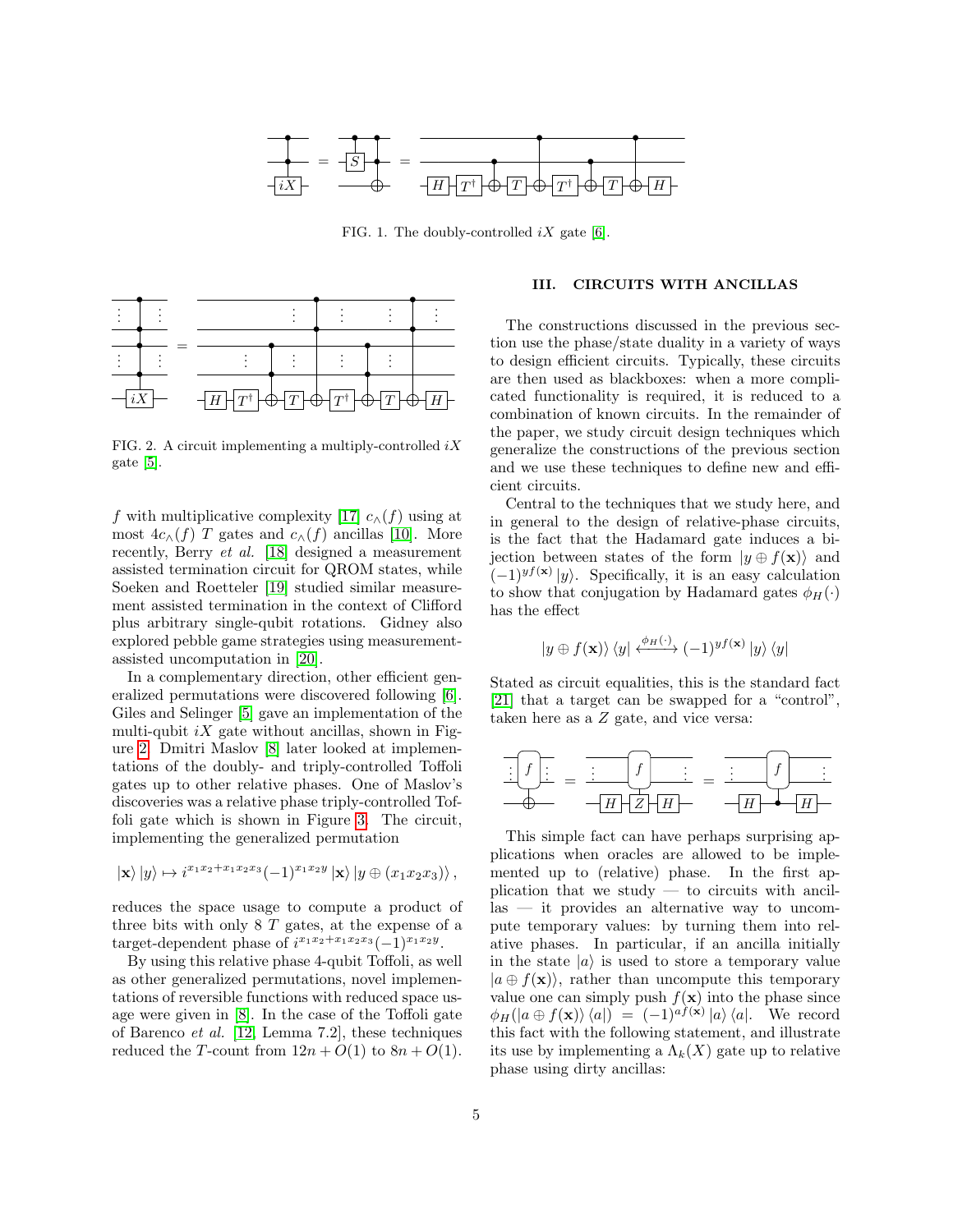

<span id="page-5-0"></span>FIG. 3. A relative phase 4-qubit Toffoli gate [\[8\]](#page-11-7).

A temporary value stored in a dirty ancilla can always be left uncomputed, at the expense of a relative phase.

**Construction 1** (Relative phase  $\Lambda_k(X)$ ). Consider a 4-control Toffoli gate constructed using 2 dirty ancillas, as in [\[12,](#page-12-0) Lemma 7.2]:



The role of the final three Toffoli gates is to uncompute the temporary values in the ancillas. In their absence, the circuit would map an input state  $|\mathbf{x}\rangle |a\rangle |b\rangle |y\rangle$  to the state

$$
|\mathbf{x}\rangle |a \oplus (x_1x_2)\rangle |b \oplus (x_1x_2x_3)\rangle |y \oplus (x_1x_2x_3x_4)\rangle.
$$

Rather than perform the final Toffoli gates, we can conjugate the ancillas with Hadamard gates to return them to their initial state at the expense of a relative phase. We then get



where the diagonal gate  $D$  imparts a relative phase of  $(-1)^{ax_1x_2+bx_1x_2x_3}$ .

Care must be taken when trading (local) uncomputations for relative phases, as the ancillas must remain in the same state when matched with a (global)

uncomputation later. Moreover, gates on the ancillas may not in general commute with such an implementation, while such gates do commute with an exact implementation.

One may wonder whether a similar trick can be played with circuits using clean ancillas. In this case, conjugation by  $H$  uncomputes a temporary value with *no* relative phase:

$$
|f(\mathbf{x})\rangle\langle 0| \xleftarrow{\phi_H(\cdot)} |0\rangle\langle 0|
$$

Internally, the clean ancilla is replaced with a dirty one and the clean value is effectively "stored" in the phase, to be retrieved later. Specifically, since  $H\ket{0} = \frac{1}{\sqrt{2}}$  $\frac{1}{2}\sum_{z}|z\rangle$ , after the initial Hadamard gate the ancilla is placed in a dirty state. Adding  $f(\mathbf{x})$ to this ancilla results in the state  $\frac{1}{\sqrt{2}}$  $\frac{1}{2}\sum_{z}|z\oplus f(\mathbf{x})\rangle.$ Finally, since  $\sum_{z} |z \oplus f(x)\rangle = \sum_{z'} |z'\rangle$  for any value of  $f(x)$ , the final Hadamard sends this state back to the clean state  $|0\rangle$ . We again summarize this fact and illustrate its use with a circuit construction.

> A temporary value stored in a dirty ancilla can always be left uncomputed without adding a relative phase by using a clean ancilla.

Construction 2 (Phase-based Bennett). Recall Bennett's compute-copy-uncompute scheme to reclaim temporary ancillas:



The compute-copy-uncompute construction can be reduced to a single compute by using the phase space to temporarily store the ancilla's (clean) value. Specifically, by applying a Hadamard gate to the ancilla, the clean  $|0\rangle$  state is swapped into the phase space. This clean phase can later be swapped back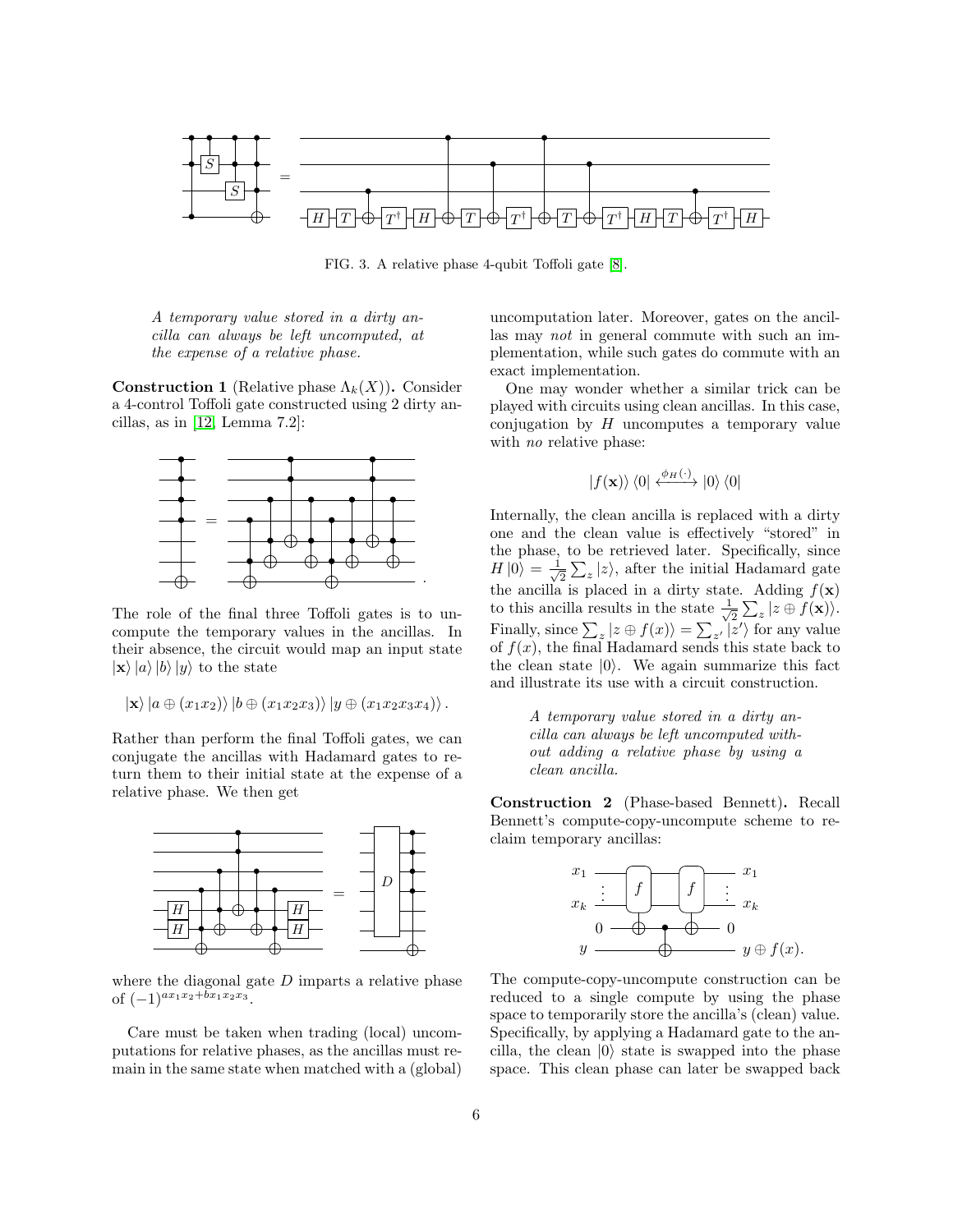into the state space with a Hadamard gate, uncomputing the intermediate state as below.



An additional  $\Lambda_1(X)$  gate is needed, as after swapping the ancilla's initial (clean) state into the phase the ancilla exists in a dirty state. This dirty value is then added to the target register twice, canceling out, as in the constructions of [\[12\]](#page-12-0).

To use the phase-based Bennett trick above for cleanup, the compute circuit needs to be designed to work with dirty ancillas  $-$  this can be prohibitive as implementations of oracles using clean ancillas are typically more time-efficient. However, in cases where the temporary values are expensive to compute it can sometimes be advantageous to adjust the inner computation to work with dirty ancillas, as the following construction shows.

Construction 3 (Oracle multiplication). Consider the circuit below multiplying two Boolean functions  $f$  and  $g$  using two clean ancillas:



We can eliminate one uncomputation of either  $f$ or g by swapping the phase and state space of the corresponding ancilla, at the expense of one extra Toffoli gate to deal with the now dirty ancilla.



Note that here, the two Toffoli gates can be replaced with appropriate  $\Lambda_2(iZ)$  and Hadamard gates, requiring 8 T gates rather than the 14 that would be required if Toffoli gates were used.

**Proposition 4.** Let  $f, g : \mathbb{Z}_2^k \to \mathbb{Z}_2$  be Boolean functions and suppose the oracles  $U_f$  and  $U_g$  can be implemented with T-count  $\tau(U_f)$  and  $\tau(U_q)$ , respectively. With two additional clean ancillas, the oracle  $U_{f \cdot g}$  can be implemented by a circuit of Tcount  $2\tau(\tilde{U}_f) + \tau(U_g) + 8$ .

We now apply these observations to construct implementations of multiply-controlled Toffoli gates with a single dirty ancilla, both up to relative phase and implemented exactly, using fewer T gates than previously known.

<span id="page-6-3"></span>**Construction 5** ( $\Lambda_k(X)$  with a single dirty ancilla). Recall [\[12,](#page-12-0) Lemma 7.3] that a k-controlled Toffoli gate can be decomposed as follows, using a single dirty ancilla:



The construction can be applied recursively using the kth bit as a dirty ancilla. However, this results in an exponential gate count, since the dirty ancilla needs to be cleaned in each recursive instantiation.

We can recover a linear gate count with a simple recursive construction by trading the temporary value held in the dirty ancilla for a phase in each step. We then obtain the following equality, where  $D$  and  $D'$  are some particular diagonal gates:

<span id="page-6-1"></span>

The precise form of  $D$  is given in Appendix [B.](#page-13-0)

The above construction reduces the T-count for a k-controlled Toffoli gate with a single dirty ancilla to  $8(k-2)+4$ , using  $\Lambda_2(iX)$  gates to implement Toffolis, at the expense of a relative phase on the controls and ancilla. By comparison, the best-known T-count for  $\Lambda_k(X)$  with a single dirty ancilla is  $16(k-1)$  using [\[12,](#page-12-0) Lemma 7.3] together with Maslov's circuit [\[8\]](#page-11-7) for the inner  $\Lambda_{k/2}(X)$  gates.

<span id="page-6-0"></span>A k-controlled Toffoli gate can also be implemented on the nose by performing a final overall cleanup of the dirty ancilla, as below:

<span id="page-6-2"></span>

For  $k \geq 4$ , this gives a  $\Lambda_k(X)$  gate with a single dirty ancilla and T-count  $16(k-2)$ . This reduces the T-count of the best-known construction by 16.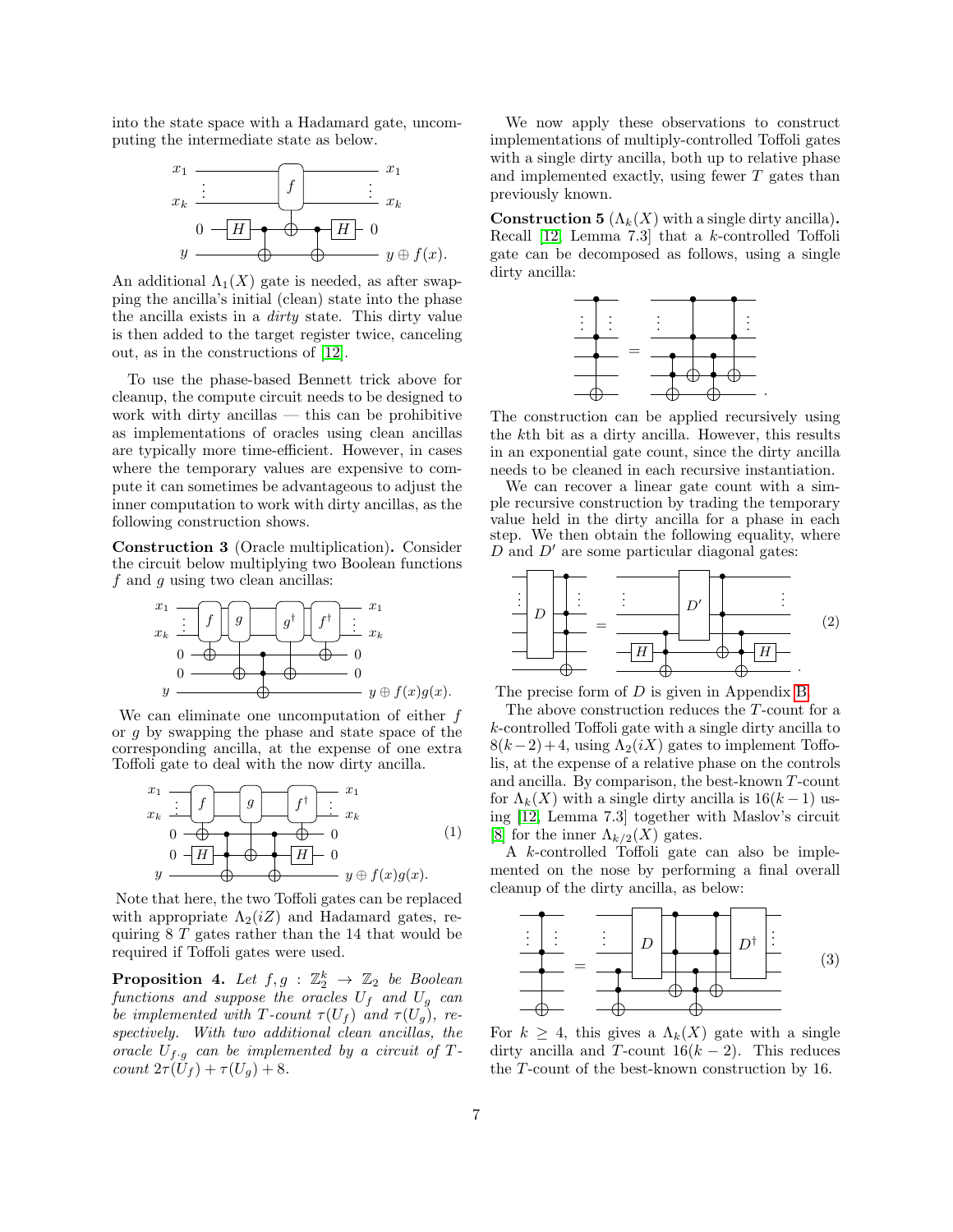**Proposition 6.** Let  $k \in \mathbb{Z}^{\geq 4}$ . With a single dirty ancilla, the  $\Lambda_k(X)$  gate can be implemented by a circuit of T-count  $16(k-2)$ .

**Proposition 7.** Let  $k \in \mathbb{Z}^{\geq 2}$ . With a single dirty ancilla, the  $\Lambda_k(X)$  gate can be implemented up to a phase in the controls and the ancilla by a circuit of  $T$ -count  $8(k-2) + 4$ .

Remark 8. In general it is preferable to use an alternate form of the  $\Lambda_k(X)$  where the ancilla is cleaned by pushing the temporary value into the phase, followed by a phase cleanup. In this case, if the  $\Lambda_k(X)$ is later uncomputed the phase cleanup can be cancelled by automated means. The circuit is shown below:



#### <span id="page-7-0"></span>IV. ANCILLA-FREE CIRCUITS

We now turn our attention to even more spaceefficient constructions and in particular to circuits which do not use ancillas. We cover design techniques that can be used to implement generalized permutations. We then use these techniques to give T-count efficient relative phase implementations of multiply-controlled Toffoli gates. We also identify Boolean functions for which the T-count of the bestknown construction [\[10\]](#page-11-12) can be matched or beaten without the use of ancillas and measurement (but at the cost of a relative phase).

Recall that  $\mathbb{D}[\omega]$  is the ring of dyadic fractions extended by  $\omega = e^{i\pi/4}$ . It was shown in [\[5\]](#page-11-4) that, for  $n \geq 4$ , every *n*-qubit unitary with determinant 1 and entries in  $\mathbb{D}[\omega]$  can be exactly represented by an ancilla-free Clifford+ $T$  circuit. Since the determinant of a permutation is either 1 or  $-1$ , depending on whether the permutation is even or odd, it follows that exactly the even permutations can be represented by an ancilla-free Clifford $+T$  circuit. If we allow relative phase implementations, however, any permutation can be implemented.

To find generalized permutations with efficient ancilla-free implementations, it can be helpful to push all computation to the phase space. In particular, given a relative-phase implementation (suppressing the constant  $|x\rangle$  register)

$$
\widetilde{U_f} = e^{ig(\mathbf{x})} |y \oplus f(\mathbf{x})\rangle \langle y|,
$$

conjugating by  $H$  pushes all computation to the phase:

$$
H\widetilde{U_f}H = e^{ig(\mathbf{x})}(-1)^{gf(\mathbf{x})}|y\rangle\langle y|.
$$

By instead synthesizing the phase oracle, we can more easily find relative phases  $e^{ig(x)}$  which reduce the overall T-count, as the next constructions show.

**Construction 9** (Relative phase  $\Lambda_k(Z)$ ). The circuit from Construction [5](#page-6-3) can be equivalently derived by synthesizing the phase-space version of  $\Lambda_k(Z)$ up to relative phase. In particular, to perform a multiply-controlled  $Z$  gate up to relative phase, we want to compute some phase

$$
(-1)^{y \cdot x_1 \cdots x_k} e^{ig(\mathbf{x},a)}
$$

where  $y$  is the target and  $a$  is an ancillary bit.

We can build a circuit to do so by first multiplying  $(\text{in } \mathbb{F}_2)$  y by  $x_k$  and adding this to an ancilla a, then applying a phase of  $(-1)^{x_1 \cdots x_{k-1}(a+yx_k)}$ . In particular we have the equality below, for some diagonal gate D:



Conjugating by H on the target gives the  $\Lambda_k(X)$ circuit from Construction [5,](#page-6-3) up to swapping controls and targets by commuting the Hadamards.

**Construction 10** (Selinger's  $\Lambda_2(iX)$ ). The doublycontrolled  $iX$  gate in Figure [1](#page-4-0) computes the following transformation on computational basis states:

$$
|x_1\rangle |x_2\rangle |y\rangle \mapsto i^{x_1x_2} |x_1\rangle |x_2\rangle |y \oplus (x_1x_2)\rangle.
$$

To see how  $\Lambda_2(iX)$  arises naturally as an efficient relative phase implementation of the Toffoli gate over Clifford $+T$ , it is helpful to consider the doublycontrolled Z gate:

$$
|x_1\rangle |x_2\rangle |y\rangle \mapsto (-1)^{x_1x_2y} |x_1\rangle |x_2\rangle |y\rangle.
$$

Since  $(-1)^{x_1x_2y} = \omega^{4x_1x_2y}$ , we can use the equality [\[6\]](#page-11-5)

$$
4x_1x_2y = x_1 + x_2 + y - (x_1 \oplus x_2) - (x_1 \oplus y) - (x_2 \oplus y) + (x_1 \oplus x_2 \oplus y)
$$

to implement the doubly-controlled Z gate over  $Clifford+T$  by computing each of the terms in the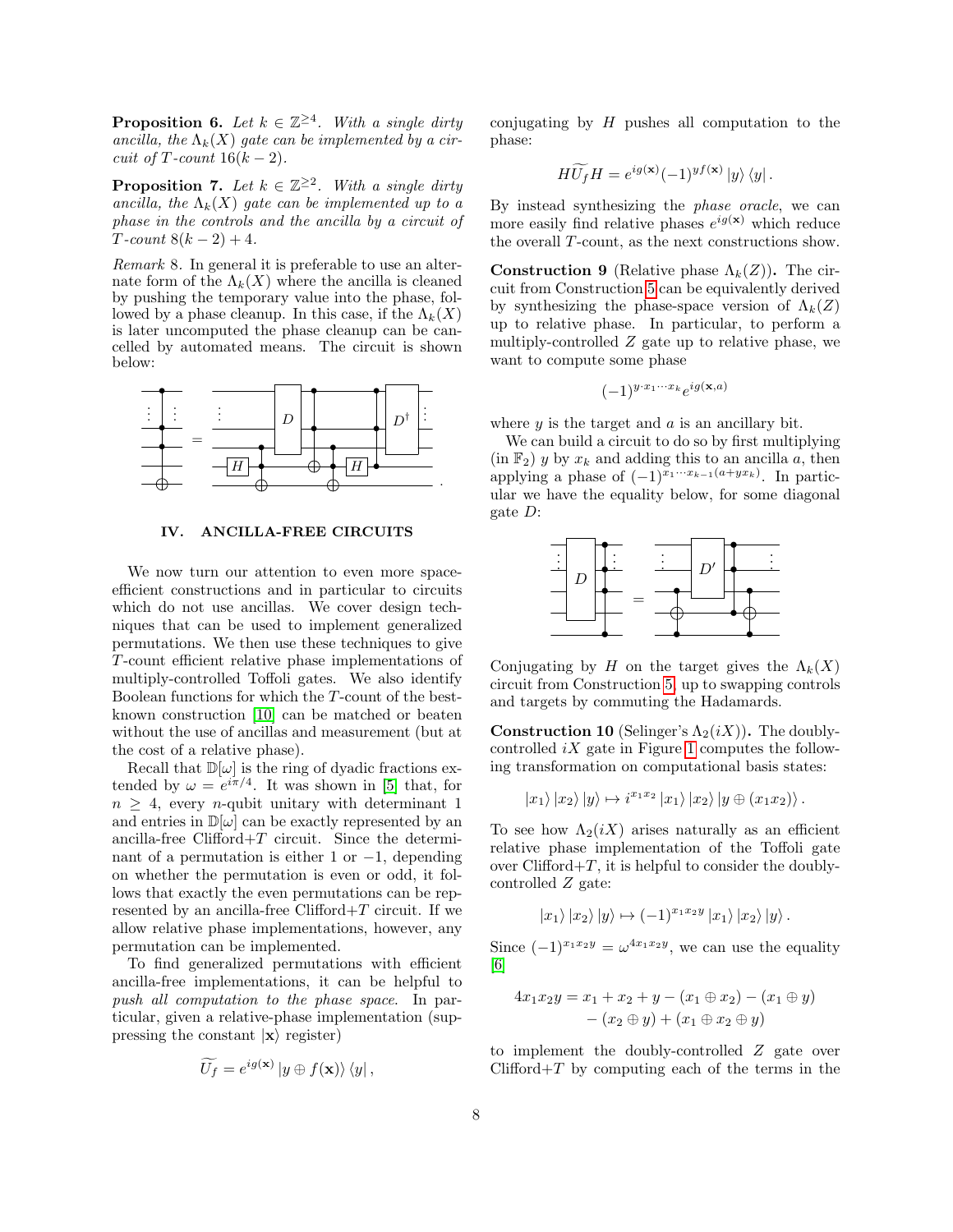above sum (using  $\Lambda_1(X)$  gates) and applying a T or a  $T^{\dagger}$  gate. If we only apply the 4 rotations which depend on y, and noting that  $2x_1x_2 = x_1 + x_2$  $(x_1 \oplus x_2)$ , the resulting phase term is

$$
4x_1x_2y - 2x_1x_2 = y - (y \oplus x_1) - (y \oplus x_2) + (y \oplus x_1 \oplus x_2)
$$

Conjugating by  $H$  on the target then sends the output  $(-1)^{x_1x_2y}i^{-x_1x_2}|x_1\rangle |x_2\rangle |y\rangle$  to  $i^{-x_1x_2}|x_1\rangle |x_2\rangle |y \oplus (x_1x_2)\rangle, \quad \text{ implementing} \quad \text{the}$ desired transformation up to a phase of  $i^{-x_1x_2}$ .

In general, for any classical function  $f : \mathbb{Z}_2^n \to \mathbb{Z}_2$ , an oracle for  $f$  can be implemented up to relative phase by taking the Fourier transform [\[22\]](#page-12-11) of  $y f(x)$ and then dropping all terms that do not involve y. Explicitly, if

$$
(-1)^{yf(x)} = \omega^{g(x)+yh(x)},
$$

then it suffices to implement the phase oracle  $\omega^{yh(x)}$ . We summarize this in the following statement:

A relative-phase implementation of 
$$
U_f
$$
  
can be obtained by taking the Fourier  
transform of  $yf(\mathbf{x})$  and truncating all  
terms which do not depend on y.

Using this idea, we can devise a method to multiple two Boolean functions  $f, g$  up to relative phase without ancillas, given oracles for  $f$  and  $g$ . In particular, since

$$
(-1)^{y\cdot f(x)g(x)}i^{-f(x)g(x)}=\omega^{y-y\oplus f(x)-y\oplus g(x)+y\oplus f(x)\oplus g(x)},
$$

we can alternately add  $f(x)$  and  $g(x)$  into the target y and apply the appropriate T or  $T^{\dagger}$  gate, as below:

$$
\frac{\left[\begin{array}{c|c}\n\hline\nD & f \cdot g\n\end{array}\right]_{\cdot}}{\Phi} = \frac{\left[\begin{array}{c|c}\n\hline\nf & g\n\end{array}\right]_{\cdot}}{\left[H\right]\left[T\right]\Phi\left[T\right]\Phi\left[T\right]\Phi\left[T\right]\Phi\left[H\right]} \tag{4}
$$

The above matched multiplication construction generalizes the multiply-controlled  $iX$  implementation of Giles and Selinger [\[5\]](#page-11-4).

We arrive at a slightly different form of ancilla-free oracle multiplication by noting that the final computation of  $U<sub>g</sub>$  serves only to uncompute the temporary value  $g(x)$ . As noted in Section [III,](#page-4-2) since the target is conjugated with Hadamard gates, this temporary value can instead be swapped into the phase. The result is the unmatched oracle multiplication circuit below, which generalizes Maslov's relative phase 4 qubit Toffoli [\[8\]](#page-11-7). Note that unlike matched multiplication, unmatched multiplication results in a targetdependent phase.

$$
\frac{1}{D}\left[f \cdot g\right] = \frac{1}{H}\left[f\right] \quad \left(g\right) \quad \left(f\right) \quad \left(f\right) \quad \left(f\right) \quad \left(f\right) \quad \left(f\right) \quad \left(f\right) \quad \left(f\right) \quad \left(f\right) \quad \left(f\right) \quad \left(f\right) \quad \left(f\right) \quad \left(f\right) \quad \left(f\right) \quad \left(f\right) \quad \left(f\right) \quad \left(f\right) \quad \left(f\right) \quad \left(f\right) \quad \left(f\right) \quad \left(f\right) \quad \left(f\right) \quad \left(f\right) \quad \left(f\right) \quad \left(f\right) \quad \left(f\right) \quad \left(f\right) \quad \left(f\right) \quad \left(f\right) \quad \left(f\right) \quad \left(f\right) \quad \left(f\right) \quad \left(f\right) \quad \left(f\right) \quad \left(f\right) \quad \left(f\right) \quad \left(f\right) \quad \left(f\right) \quad \left(f\right) \quad \left(f\right) \quad \left(f\right) \quad \left(f\right) \quad \left(f\right) \quad \left(f\right) \quad \left(f\right) \quad \left(f\right) \quad \left(f\right) \quad \left(f\right) \quad \left(f\right) \quad \left(f\right) \quad \left(f\right) \quad \left(f\right) \quad \left(f\right) \quad \left(f\right) \quad \left(f\right) \quad \left(f\right) \quad \left(f\right) \quad \left(f\right) \quad \left(f\right) \quad \left(f\right) \quad \left(f\right) \quad \left(f\right) \quad \left(f\right) \quad \left(f\right) \quad \left(f\right) \quad \left(f\right) \quad \left(f\right) \quad \left(f\right) \quad \left(f\right) \quad \left(f\right) \quad \left(f\right) \quad \left(f\right) \quad \left(f\right) \quad \left(f\right) \quad \left(f\right) \quad \left(f\right) \quad \left(f\right) \quad \left(f\right) \quad \left(f\right) \quad \left(f\right) \quad \left(f\right) \quad \left(f\right) \quad \left(f\right) \quad \left(f\right) \quad \left(f\right) \quad \left(f\right) \quad \left(f\right) \quad \left(f\right) \quad \left(f\right) \quad \left(f\right) \quad \left(f\right) \quad \left
$$

**Proposition 11.** Let  $f, g : \mathbb{Z}_2^k \to \mathbb{Z}_2$  be Boolean functions and suppose the oracles  $U_f$  and  $U_g$  can be implemented with T-count  $\tau(U_f)$  and  $\tau(U_g)$ , respectively. With no additional ancillas, the oracle  $U_{f \cdot g}$ can be implemented up to a phase in the controls by a circuit of T-count  $2\tau(U_f) + 2\tau(U_q) + 4$ .

**Proposition 12.** Let  $f, g : \mathbb{Z}_2^k \to \mathbb{Z}_2$  be Boolean functions and suppose the oracles  $U_f$  and  $U_g$  can be implemented with T-count  $\tau(U_f)$  and  $\tau(U_g)$ , respectively. With no additional ancillas, the oracle  $U_{f \cdot g}$ can be implemented up to a phase in the controls and the target by a circuit of T-count  $2\tau(U_f)+\tau(U_g)+4$ .

The multiplication constructions above can be instantiated in various ways to design relative phase circuits without ancillas. We now cover some of these applications.

<span id="page-8-3"></span>Construction 13 (Efficient high-degree oracles). By recursively instantiating  $U_g$  in the unmatched multiplication, we can quickly  $(in the T-count)$  grow the degree of a Boolean function by setting  $f(x) = x$ , multiplying in one control at each iteration.



The function  $f_k$  is defined by the recurrence

<span id="page-8-2"></span>
$$
f_0(x) = 0
$$
  
\n
$$
f_1(x) = x_1
$$
  
\n
$$
f_k(x) = x_k \cdot f_{k-1}(x) + f_{k-2}(x)
$$

<span id="page-8-0"></span>The contribution of  $f_{k-2}$  is due to the relative phase of  $(-1)^{y \cdot f_{k-1}}$  from the unmatched multiplication, which eventually gets swapped *back* into the state. For instance, for  $k = 4$  we have

$$
f_4(x_1, x_2, x_3, x_4) = x_1 x_2 x_3 x_4 \oplus x_1 x_4 \oplus x_3 x_4.
$$

Different recurrences and initial conditions can be obtained by tuning the construction with additional Clifford gates, or by switching to matched multiplication. In particular, the relative phase 4 qubit Toffoli in Figure [3](#page-5-0) is obtained by using matched multiplication for  $f_2$  at no additional T-cost. The result is the recurrence

<span id="page-8-1"></span>
$$
f_0(x) = 0
$$
  
\n
$$
f_2(x) = x_1 x_2
$$
  
\n
$$
f_k(x) = x_k \cdot f_{k-1} + f_{k-2}
$$
  
\n
$$
f_1(x) = x_1
$$
  
\n
$$
f_2(x) = x_1 x_2 x_3
$$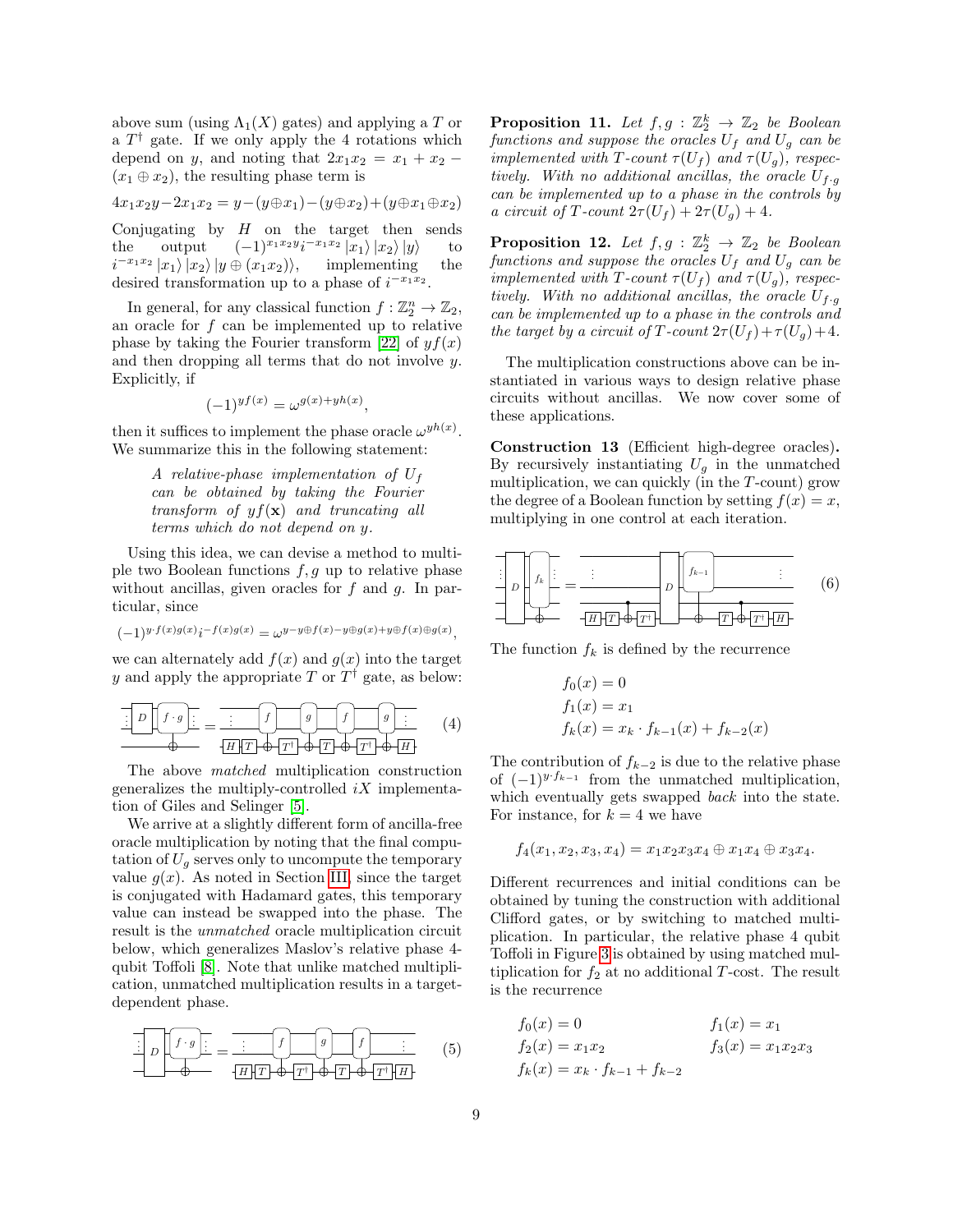Proposition 14. There exists a maximal degree Boolean function  $f : \mathbb{Z}_2^k \to \mathbb{Z}_2$  such that, without ancillas, the oracle  $U_f$  can be implemented up to a phase in the controls and the target by a ciruit of  $T$ -count  $4(k-1)$ .

Proposition 15. There exists a maximal degree Boolean function  $f : \mathbb{Z}_2^k \to \mathbb{Z}_2$  such that, with a single dirty ancilla, the oracle  $U_f$  can be implemented by a ciruit of T-count  $8(k-1)$ .

Remark 16. The construction in Construction [13](#page-8-3) is notable in that matches or outperforms the best-known [\[10\]](#page-11-12)  $T$ -count for any degree  $k$  function, without ancillas, measurement, or classical control but at the expense of a relative phase. Specifically, the above construction uses  $4(\deg(f_k) - 1)$  T gates, where  $\deg(f_k) - 1 \leq c_{\wedge}(f_k)$ , the multiplicative complexity of  $f_k$ .

While functions derivable with this construction are not likely to be of practical use for circuit designers, they may be useful in automated circuit synthesis such as LUT-based logic synthesis [\[11\]](#page-11-13), where arbitrary Boolean functions on a small number of bits are used to synthesize larger oracles. For instance,  $f_4$  and  $f_5$  — corresponding to the spectral classes #0888 and #a8808000 [\[23\]](#page-12-12), respectively — reduce the best-known, space-minimal constructions from T-count 77 and 490 to 12 and 16 up to phase, or 24 and 32 exactly [\[23\]](#page-12-12). We leave it as an area of future work to identify more distinct spectral classes efficiently implementable using variations of this construction.

We end the section by giving novel relative phase implementations of the k-control Toffoli gate, our best construction of which halves the T-count of the best-known ancilla-free circuit. To simplify our presentation, we introduce shorthand for two types of relative phase gates:  $U^{\bullet}$  and  $U^{\star}$ , corresponding to whether the relative phase is on the controls and ancillas, or controls, ancillas, and target, respectively. We use boxes on dirty ancillas to denote relative phases. Hence,



where the gates  $D$  are some unspecified diagonal gates. We denote the inverse of  $U^{\bullet}$  or  $U^{\star}$  by  $^{\bullet}U$ or  $*U$ , respectively.

Construction 17 (Ancilla-free Toffoli gates). We first note that we can use the relative phase Toffoli of Construction [5](#page-6-3) together with matched multiplication, which cancels each of the relative phases, to get an improved (in the T-count) implementation of the  $\Lambda_k(iX)$  gate (T-count 16(k–3)+4 when  $k \geq 4$ ):

<span id="page-9-0"></span>

Next we leverage the un-matched multiplication, placing all but one control on the un-matched Toffoli gate and using the single dirty ancilla relative phase Toffoli from Construction [5](#page-6-3) to perform it up to phase. The result is an ancilla-free k-controlled Toffoli gate using  $8(k-2)$  T gates, roughly half that of the best-known ancilla-free k-controlled Toffoli gate, at the expense of a target-dependent phase:

<span id="page-9-2"></span>

Our final ancilla-free construction, below, uses the previous circuit to perform a k-controlled Toffoli up to a phase only on the controls. The construction uses matched multiplication to eliminate the targetdependent phases produced by the intermediate Toffoli gates. The result is an additional 16 T gates of savings compared to the  $k$ -controlled  $iX$  gate above (T-count  $16(k-4) + 4$  when  $k \ge 5$ ):



<span id="page-9-1"></span>**Proposition 18.** Let  $k \in \mathbb{Z}^{\geq 5}$ . Without ancillas, the  $\Lambda_k(X)$  gate can be implemented up to a phase in the controls by a circuit of T-count  $16(k-4) + 4$ .

**Proposition 19.** Let  $k \in \mathbb{Z}^{\geq 3}$ . Without ancillas, the  $\Lambda_k(X)$  gate can be implemented up to a phase in the controls and the target by a circuit of  $T$ -count  $8(k-2)$ .

Remark 20. Combining the  $X^*$  construction with the Gidney logical-AND [\[9\]](#page-11-8) gives a method of further reducing the T-count of the multiply-controlled Toffoli gate (up to phase) when some ancillas are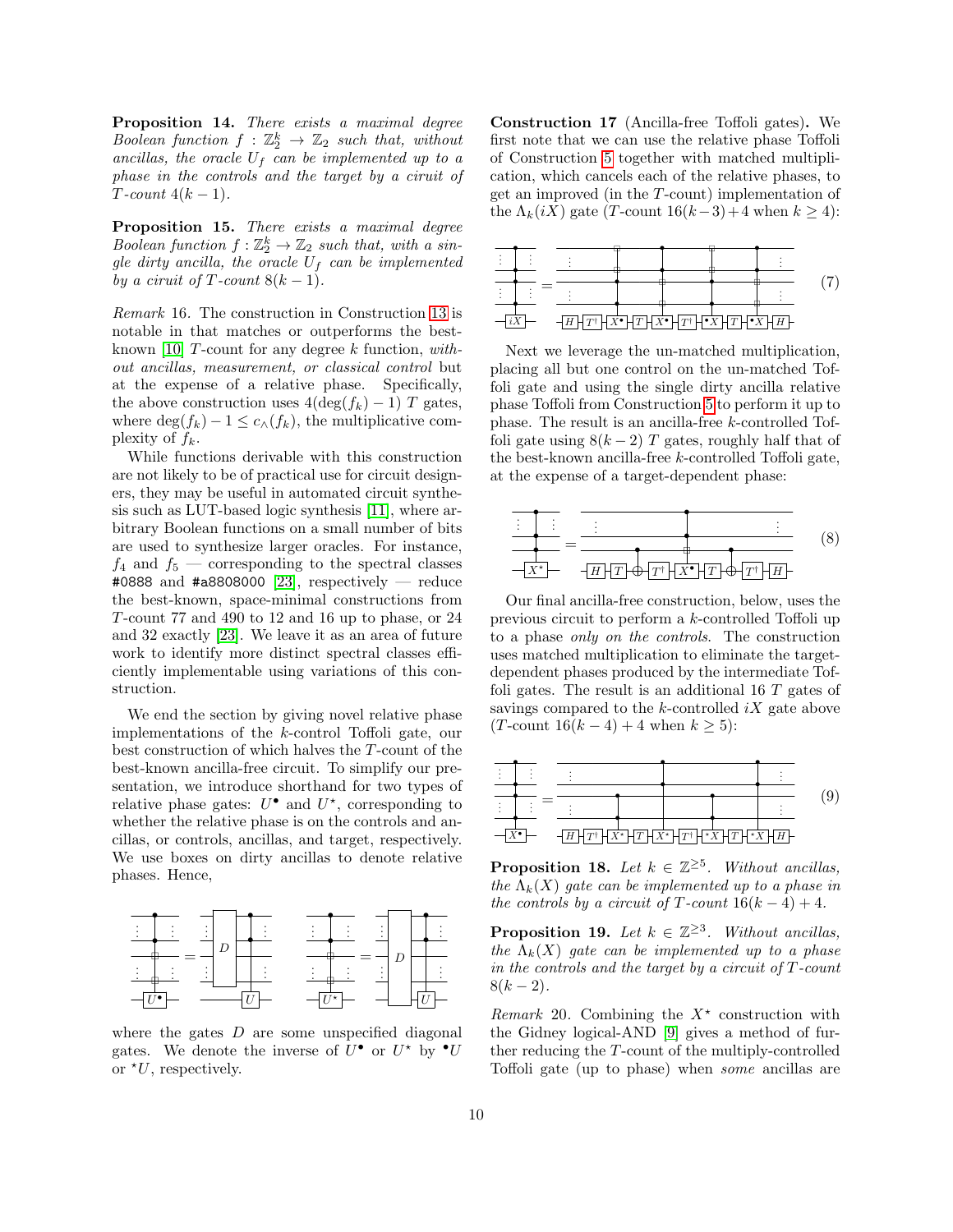available. In particular, by using Gidney's logical-AND to initialize and terminate m temporary products with m clean ancillas and  $4mT$  gates, this gives a T-count of  $4m + 8(k - m - 2)$  for a k-controlled  $X^*$  with m clean ancillas, where  $m \leq k - 1$ .

## V. MEASUREMENT-ASSISTED UNCOMPUTATION

The last technique that we study generalizes the constructions of Gidney and Jones for terminating a temporary product [\[7,](#page-11-6) [9\]](#page-11-8). Recall that by termination we mean the dual of initialization, which is distinguished from the (unitary) process of uncomputation.

To terminate an ancilla in the temporary state  $|f(x)\rangle$ , one typically uncomputes f. Instead, we can swap the state into the phase space by applying a Hadamard gate:

$$
H |f(x)\rangle = \frac{1}{\sqrt{2}} \sum_{y \in \mathbb{Z}_2} (-1)^{y f(x)} |y\rangle.
$$

Measuring the ancillary qubit then leaves a phase of 1 or a phase of  $(-1)^{f(x)}$ . In the latter case, this phase can be corrected by a classically-controlled  $(-1)^{f(x)}$ phase oracle. This is reflected in the following sequence of circuit equalities:

$$
\begin{array}{c}\n x_1 \\
x_k\n\end{array}\n\begin{bmatrix}\n f \\
f\n\end{bmatrix}\n=\n\begin{bmatrix}\n f \\
f\n\end{bmatrix}\n\begin{bmatrix}\n f \\
f \\
f\n\end{bmatrix}\n=\n\begin{bmatrix}\n f \\
f \\
f\n\end{bmatrix}\n\begin{bmatrix}\n x_1 \\
x_k\n\end{bmatrix}\n\begin{bmatrix}\n f \\
f \\
f\n\end{bmatrix}\n\begin{bmatrix}\n x_2 \\
x_k\n\end{bmatrix}\n\begin{bmatrix}\n f \\
f \\
f\n\end{bmatrix}\n\begin{bmatrix}\n x_1 \\
x_k\n\end{bmatrix}\n\begin{bmatrix}\n f \\
f \\
f\n\end{bmatrix}\n\begin{bmatrix}\n x_2 \\
x_k\n\end{bmatrix}\n\begin{bmatrix}\n f \\
f \\
f\n\end{bmatrix}\n\begin{bmatrix}\n x_1 \\
x_k\n\end{bmatrix}\n\begin{bmatrix}\n f \\
f \\
f\n\end{bmatrix}\n\begin{bmatrix}\n f \\
f \\
f\n\end{bmatrix}\n\begin{bmatrix}\n f \\
f \\
f\n\end{bmatrix}\n\begin{bmatrix}\n f \\
f \\
f\n\end{bmatrix}\n\begin{bmatrix}\n f \\
f \\
f\n\end{bmatrix}\n\begin{bmatrix}\n f \\
f \\
f\n\end{bmatrix}\n\begin{bmatrix}\n f \\
f \\
f\n\end{bmatrix}\n\end{bmatrix}
$$

Note that the second equality follows from the fact that single qubit gates preceding a discarded measurement can be dropped [\[24\]](#page-12-13). We once again summarize this fact below.

> A temporary value  $|f(x)\rangle$  can be terminated by measuring in the X-basis and applying a classically-controlled  $(-1)^{f(x)}$ correction.

In the case of the 2-qubit Toffoli gate, the classically-controlled correction of  $(-1)^{x_1x_2}$  can be implemented using only Clifford gates. In contrast, in the general case, correcting the phase  $(-1)^{f(x)}$ might require  $T$  gates. This can nonetheless still reduce the T-count, since uncomputing  $f(x)$  without measurement requires computing the phase

$$
|x\rangle|y\rangle \mapsto (-1)^{yf(x)}|x\rangle|y\rangle
$$

conrresponding to an extra quantum control.

**Construction 21** (Terminating  $\Lambda_k(X)$ ). Consider the logical product of k bits  $|(x_1 \cdots x_k)\rangle$ , which can be initialized with a clean ancilla by applying a multiply-controlled  $iX$  gate and an  $S^{\dagger}$ :

<span id="page-10-0"></span>
$$
\overline{x_1}
$$
\n
$$
\overline{x_k}
$$
\n
$$
\overline{\vdots}
$$
\n
$$
\overline{0}
$$
\n
$$
\overline{0}
$$
\n
$$
\overline{0}
$$
\n
$$
\overline{0}
$$
\n
$$
\overline{0}
$$
\n
$$
\overline{1}
$$
\n
$$
\overline{S^{\dagger}}
$$
\n
$$
x_k
$$
\n
$$
(12)
$$

Using the  $\Lambda_k(iX)$  gate from Section [IV,](#page-7-0) the logical product above uses  $16(k-3) + 4T$  gates.

After this temporary product is no longer needed, we can terminate it by measuring in the X basis, resulting in the state  $|(x_1 \cdots x_k)\rangle$  or  $(-1)^{x_1\cdots x_k}$   $|(x_1 \cdots x_k)\rangle$ . Correcting this phase requires a  $\Lambda_{k-1}(Z)$  gate. Using the methods from Section [III,](#page-4-2) this gate can be implemented with a single ancilla in T-count  $16(k - 3)$ . With nondestructive measurements, this can be further reduced to  $16(k-4)+4$  by re-using the measured qubit as a clean ancilla to initialize a temporary product of two bits:



<span id="page-10-1"></span>In the case where the oracle is implemented up to phase, the T-count of the final phase correction can sometimes be reduced further by applying the phase correction itself up to phase. The following construction gives a measurement-assisted termination circuit for a temporary logical 3-AND based on Maslov's Toffoli 4.

Construction 22 (Terminating Maslov's  $\Lambda_3(X^{\star})$ ). The ternary logical AND  $f(x) = x_1x_2x_3$  can be initialized with a clean ancilla using Maslov's 4-qubit Toffoli gate (see Figure [3\)](#page-5-0) up to a phase of  $i^{x_1x_2}$ . In particular,



where the 3-control  $X^*$  gate is the right hand side of Figure [3.](#page-5-0) In this case, measuring the product in the X basis gives either a phase of  $i^{x_1x_2}$  if the result is 0, or a phase of  $i^{x_1x_2}(-1)^{x_1x_2x_3}$  if the measurement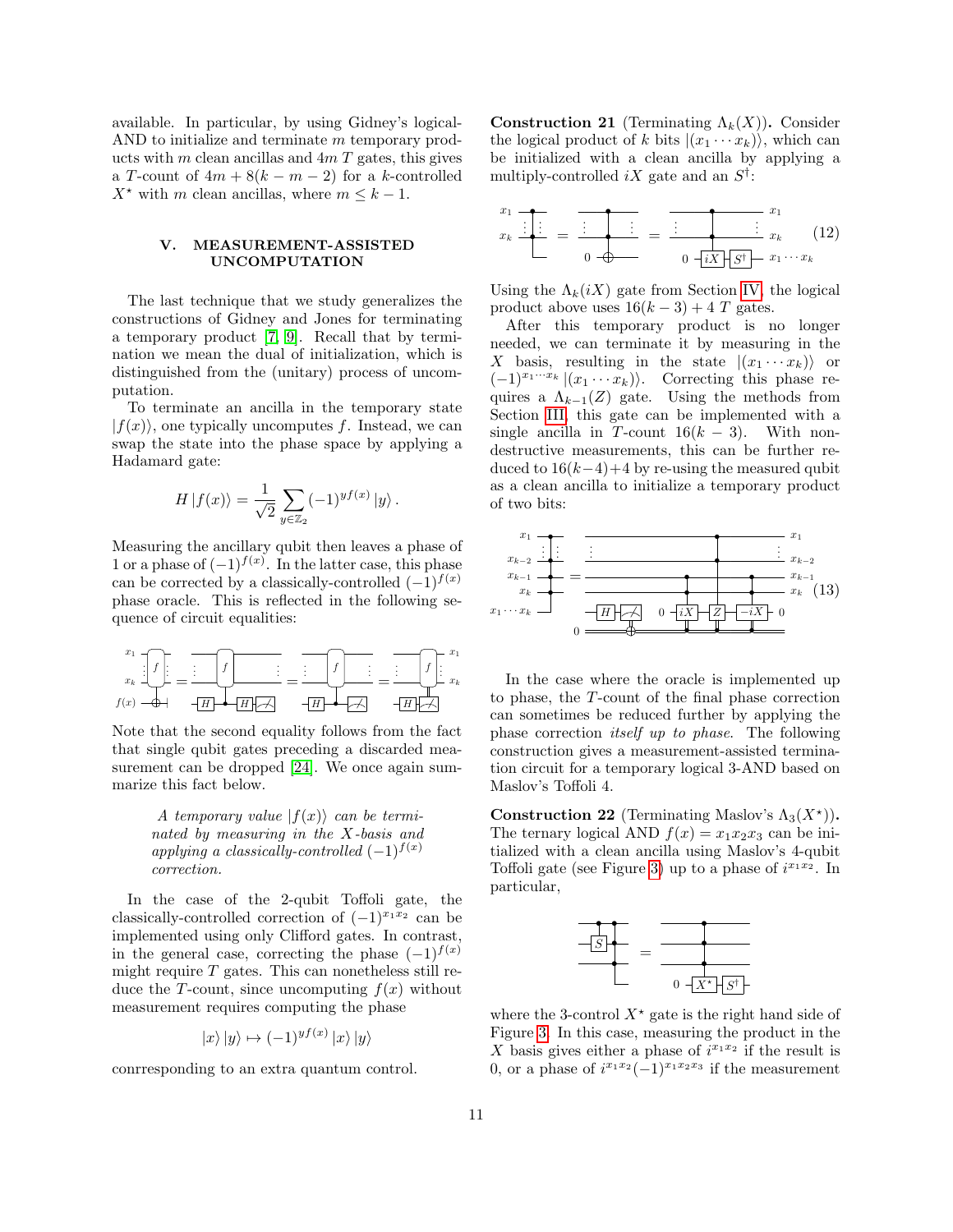

<span id="page-11-14"></span>FIG. 4. Initializing and terminating a temporary logical AND of k bits. Combined T-count  $16(k-2) - 10 \pm 2$ .

result is 1. In the former case, the phase of  $i^{x_1x_2}$ can be corrected with a controlled  $S^{\dagger}$  gate in 3 T gates, while the latter phase of  $i^{x_1x_2}(-1)^{x_1x_2x_3}$  can be corrected with a  $\Lambda_2(-iZ)$  gate using 4 T gates. The corresponding circuit is shown below.



We close by giving an efficient logical  $k$ -AND using our  $\Lambda_k(X^{\star})$  to initialize the product, and measurement to terminate it (Figure [4\)](#page-11-14). The termination construction shaves roughly 16 T gates off the cost to compute the product.

**Proposition 23.** A logical AND of  $k$  bits can be initialized up to relative phase with  $8(k-2)$  T gates and terminated with either  $8(k-4)$  or  $8(k-4)+4$ T gates.

As a corollary we additionally obtain a Jones-style circuit for the  $\Lambda_k(X)$  gate which uses a single clean ancilla, measurements and classical control.

<span id="page-11-10"></span>**Proposition 24.** Let  $k \in \mathbb{Z}^{\geq 4}$ . With a single dirty ancilla and measurements, the  $\Lambda_k(X)$  gate can be implemented by a circuit of T-count  $16(k-3) + 4$ .

## <span id="page-11-11"></span>VI. CONCLUSION

<span id="page-11-9"></span>In this paper we described a number of techniques which use the phase/state duality in order to efficiently implement quantum oracles, most notably in the low-space regime. These techniques generalize, among others, the relative phase Toffolis of Maslov and Selinger, as well as the measurement-assisted uncomputations of Gidney and Jones. Using these techniques, we developed several new circuit constructions. These constructions, which are summarized in Table [I,](#page-1-0) include circuits for Toffoli gates, multiplying Boolean functions, and high-degree classical gates.

### ACKNOWLEDGMENTS

The authors would like to thank Craig Gidney for helpful and enlightening comments on an earlier version of this paper.

- <span id="page-11-0"></span>[1] L. K. Grover, in Proceedings of the Twenty-eighth Annual ACM Symposium on Theory of Computing, STOC '96 (ACM, New York, NY, USA, 1996) pp. 212–219.
- <span id="page-11-1"></span>[2] P. W. Shor, [SIAM J. Comput.](https://doi.org/10.1137/S0097539795293172) 26, 1484 (1997).
- <span id="page-11-2"></span>[3] C. H. Bennett, [SIAM J. Comput.](https://doi.org/10.1137/0218053) 18, 766–776 [\(1989\).](https://doi.org/10.1137/0218053)
- <span id="page-11-3"></span>[4] H. Buhrman, R. Cleve, M. Laurent, N. Linden, A. Schrijver, and F. Unger, in [2006 47th Annual](https://doi.org/10.1109/FOCS.2006.50) [IEEE Conference on Foundations of Computer Sci](https://doi.org/10.1109/FOCS.2006.50)[ence](https://doi.org/10.1109/FOCS.2006.50) (IEEE Computer Society, Los Alamitos, CA, USA, 2006) pp. 411–419.
- <span id="page-11-4"></span>[5] B. Giles and P. Selinger, [Physical Review A](https://doi.org/10.1103/PhysRevA.87.032332) 87, [032332 \(2013\),](https://doi.org/10.1103/PhysRevA.87.032332) [arXiv:1212.0506.](https://arxiv.org/abs/1212.0506)
- <span id="page-11-5"></span>[6] P. Selinger, [Physical Review A](https://doi.org/10.1103/PhysRevA.87.042302) 87, 042302 (2013), [arXiv:1210.0974.](https://arxiv.org/abs/1210.0974)
- <span id="page-11-6"></span>[7] C. Jones, [Physical Review A](https://doi.org/10.1103/PhysRevA.87.022328) 87, 022328 (2013), [arXiv:1212.5069.](https://arxiv.org/abs/1212.5069)
- <span id="page-11-7"></span>[8] D. Maslov, [Physical Review A](https://doi.org/10.1103/PhysRevA.93.022311) 93, 022311 (2016), [arXiv:1508.03273.](https://arxiv.org/abs/1508.03273)
- <span id="page-11-8"></span>[9] C. Gidney, Quantum 2[, 74 \(2018\).](https://doi.org/10.22331/q-2018-06-18-74)
- <span id="page-11-12"></span>[10] G. Meuli, M. Soeken, E. Campbell, M. Roetteler, and G. de Micheli, in [2019 IEEE/ACM Interna](https://doi.org/10.1109/ICCAD45719.2019.8942093)[tional Conference on Computer-Aided Design \(IC-](https://doi.org/10.1109/ICCAD45719.2019.8942093)[CAD\)](https://doi.org/10.1109/ICCAD45719.2019.8942093) (2019) pp. 1–8, [arXiv:1908.01609.](https://arxiv.org/abs/1908.01609)
- <span id="page-11-13"></span>[11] M. Soeken, M. Roetteler, N. Wiebe, and G. D. Micheli, [IEEE Transactions on Computer-Aided De](https://doi.org/10.1109/TCAD.2018.2859251)[sign of Integrated Circuits and Systems](https://doi.org/10.1109/TCAD.2018.2859251) 38, 1675 [\(2019\).](https://doi.org/10.1109/TCAD.2018.2859251)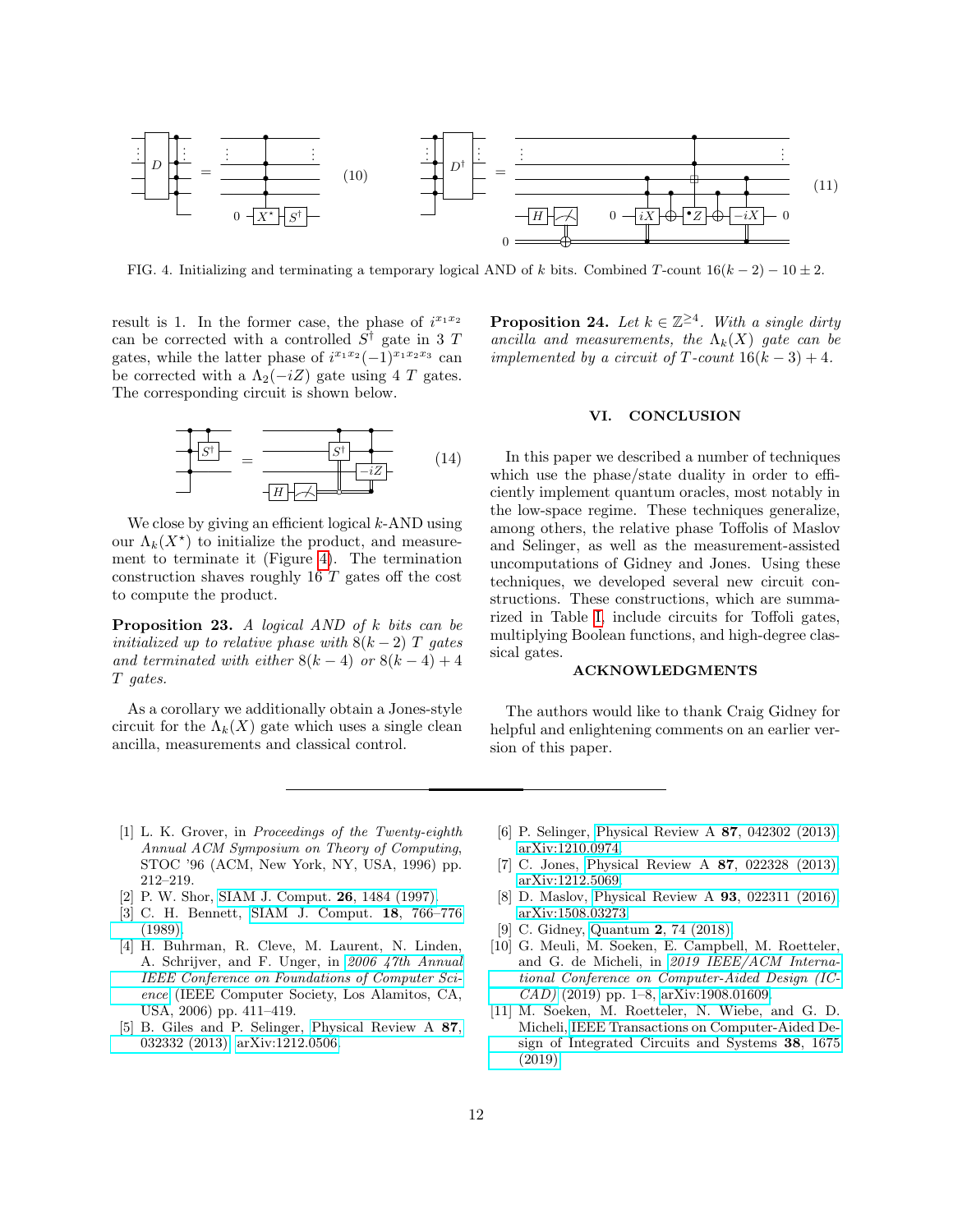- <span id="page-12-0"></span>[12] A. Barenco, C. H. Bennett, R. Cleve, D. P. Di-Vincenzo, N. Margolus, P. Shor, T. Sleator, J. A. Smolin, and H. Weinfurter, [Physical Review A](https://doi.org/10.1103/PhysRevA.52.3457) 52, [3457 \(1995\),](https://doi.org/10.1103/PhysRevA.52.3457) [arXiv:quant-ph/9503016.](https://arxiv.org/abs/quant-ph/9503016)
- <span id="page-12-2"></span>[13] D. P. DiVincenzo and J. Smolin, in [Proceedings](https://doi.org/10.1109/PHYCMP.1994.363704) [Workshop on Physics and Computation](https://doi.org/10.1109/PHYCMP.1994.363704), PhysComp '94 (1994) pp. 14–23, [cond-mat:9409111.](https://arxiv.org/abs/9409111)
- <span id="page-12-3"></span>[14] D. Gosset, V. Kliuchnikov, M. Mosca, and V. Russo, Quantum Info. Comput. 14, 1261–1276 (2014).
- <span id="page-12-4"></span>[15] M. Amy, D. Maslov, and M. Mosca, [IEEE Transac](https://doi.org/10.1109/TCAD.2014.2341953)[tions on Computer-Aided Design of Integrated Cir](https://doi.org/10.1109/TCAD.2014.2341953)[cuits and Systems](https://doi.org/10.1109/TCAD.2014.2341953) 33, 1476 (2014), [arXiv:1303.2042.](https://arxiv.org/abs/1303.2042)
- <span id="page-12-5"></span>[16] Y. Nam, N. J. Ross, Y. Su, A. M. Childs, and D. Maslov, [npj Quantum Information](https://doi.org/10.1038/s41534-018-0072-4) 4, 23 (2018), [arXiv:1710.07345.](https://arxiv.org/abs/1710.07345)
- <span id="page-12-6"></span>[17] The minimum number of AND gates required to implement f over {AND, XOR, NOT}.
- <span id="page-12-7"></span>[18] D. W. Berry, C. Gidney, M. Motta, J. R. McClean, and R. Babbush, Quantum 3[, 208 \(2019\).](https://doi.org/10.22331/q-2019-12-02-208)
- <span id="page-12-8"></span>[19] M. Soeken and M. Roetteler, in [2020 IEEE Interna](https://doi.org/10.1109/QCE49297.2020.00052)[tional Conference on Quantum Computing and En](https://doi.org/10.1109/QCE49297.2020.00052)[gineering \(QCE\)](https://doi.org/10.1109/QCE49297.2020.00052) (2020) pp. 366–371.
- <span id="page-12-9"></span>[20] C. Gidney, Spooky pebble games and irreversible uncomputation, [https://algassert.com/](https://algassert.com/post/1905) [post/1905](https://algassert.com/post/1905) (2019), accessed: 2021-06-01.
- <span id="page-12-10"></span>[21] M. A. Nielsen and I. L. Chuang, Quantum Computation and Quantum Information, Cambridge Series on Information and the Natural Sciences (Cambridge University Press, 2000).
- <span id="page-12-11"></span>[22] M. Amy, P. Azimzadeh, and M. Mosca, [Quan](https://doi.org/10.1088/2058-9565/aad8ca)[tum Science and Technology](https://doi.org/10.1088/2058-9565/aad8ca) 4, 015002 (2018), [arXiv:1712.01859.](https://arxiv.org/abs/1712.01859)
- <span id="page-12-12"></span>[23] G. Meuli, M. Soeken, M. Roetteler, and G. De Micheli, in [2020 IEEE International Symposium on](https://doi.org/10.1109/ISCAS45731.2020.9180792) [Circuits and Systems \(ISCAS\)](https://doi.org/10.1109/ISCAS45731.2020.9180792) (2020) pp. 1–5.
- <span id="page-12-13"></span>[24] A. Kissinger and S. Uijlen, in [2017 32nd Annual](https://doi.org/10.1109/LICS.2017.8005095) [ACM/IEEE Symposium on Logic in Computer Sci](https://doi.org/10.1109/LICS.2017.8005095)ence  $(LICS)$  (2017) pp. 1–12.

#### <span id="page-12-1"></span>Appendix A: Implications of relative phases

As most of our constructions have some form of relative phase associated with them, care must be taken when using them. Here we show that any permutation or reversible circuit which is later uncomputed can be replaced with a relative phase implementation, provided the interior computation doesn't modify the basis state of any qubits on which there is a relative phase.

**Proposition 25.** Let  $U_f$  be an oracle for some Boolean function  $f : \mathbb{Z}_2^n \to \mathbb{Z}_2$  and let U be some unitary transformation on  $m > n$  qubits. Without loss of generality, if U is constant up to phase on the first n qubits, then

$$
(U_f^{\dagger} \otimes I)U(U_f \otimes I) = (\widetilde{U_f}^{\dagger} \otimes I)U(\widetilde{U_f} \otimes I)
$$

for any relative phase implementation  $\widetilde{U}_f$  of f.

*Proof.* First observe that if U is constant up to phase in the first n qubits, then U is equivalent to some circuit where the first n qubits are only used as controls. In particular,  $U$  can be written as a product of a diagonal unitary V and  $2^n$  matrices controlled on the  $2^n$  basis states of the first n qubits:

$$
U = \prod_{i=1}^{2^n} \Lambda_n^i(U_i)
$$

where we use  $\Lambda_n^i(U_i)$  to denote the application of  $U_i$  controlled on the first n qubits having basis state equal to the binary expansion of  $i$ .

Now recalling that a generalized permutation  $\widetilde{U}_f$  may be factored equally as  $DU_f = \widetilde{U}_f = U_f D'$  for some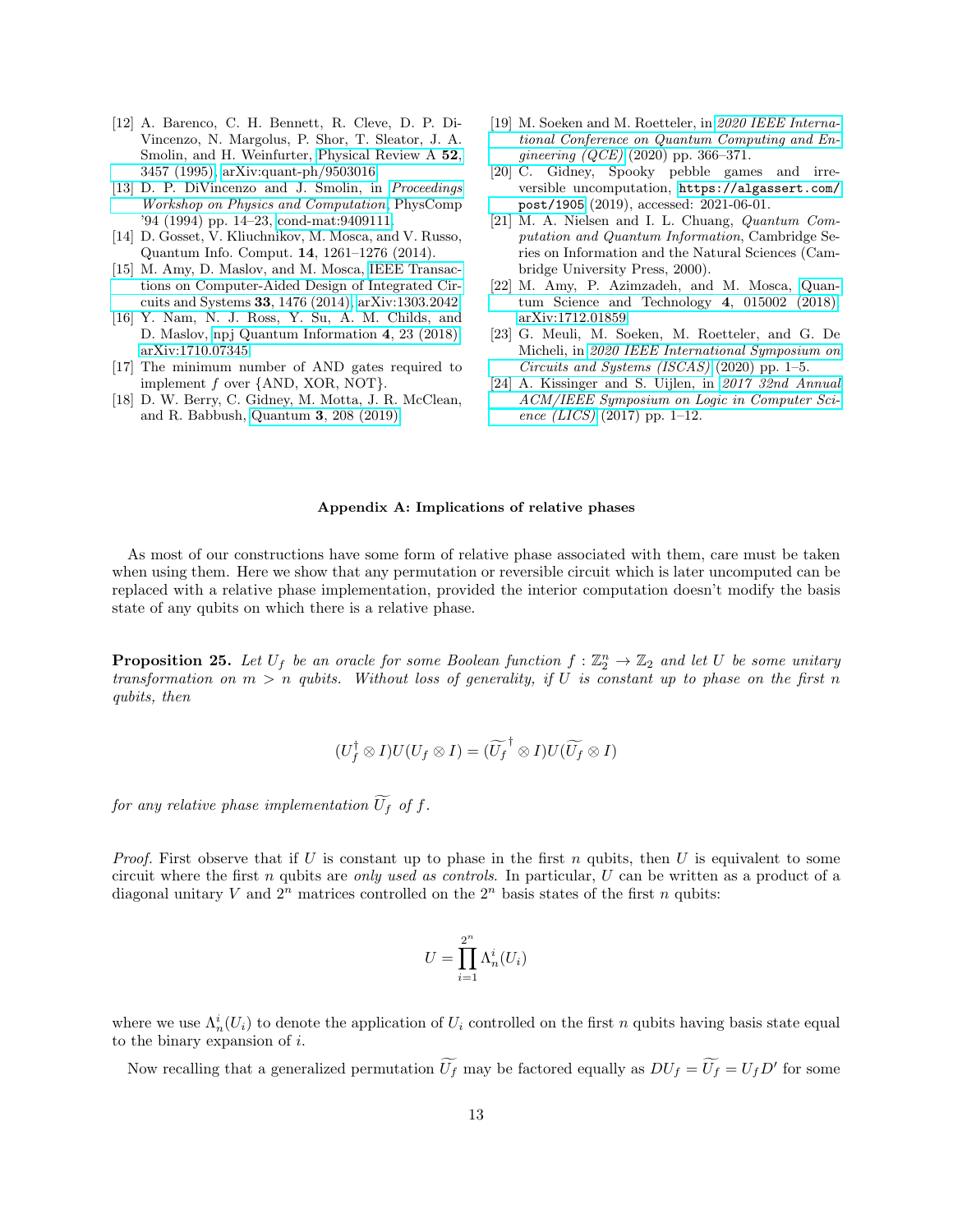diagonal matrices  $D, D'$ , we can proceed by calculation.



 $\Box$ 

A simple rule-of-thumb for when the above proposition can be applied is whenever  $U_f$  and  $U_f^{\dagger}$  are used as a compute/uncompute pair, and  $U_f$  does not impart a relative phase on a *dirty* ancilla. In such a case, U is necessarily globally constant on the qubits used in  $U_f$  in order for  $U_f^{\dagger}$  to correctly uncompute  $U_f$ .

# <span id="page-13-0"></span>Appendix B: Correctness of the logical k-AND termination

In this appendix we establish the precise form of the relative phase  $D$  in the circuit constructions in Figure [4,](#page-11-14) and prove correctness of the termination circuit. To do so, we first establish the form of the relative phase in the single dirty ancilla  $X^{\bullet}$ .

# Proposition 26.

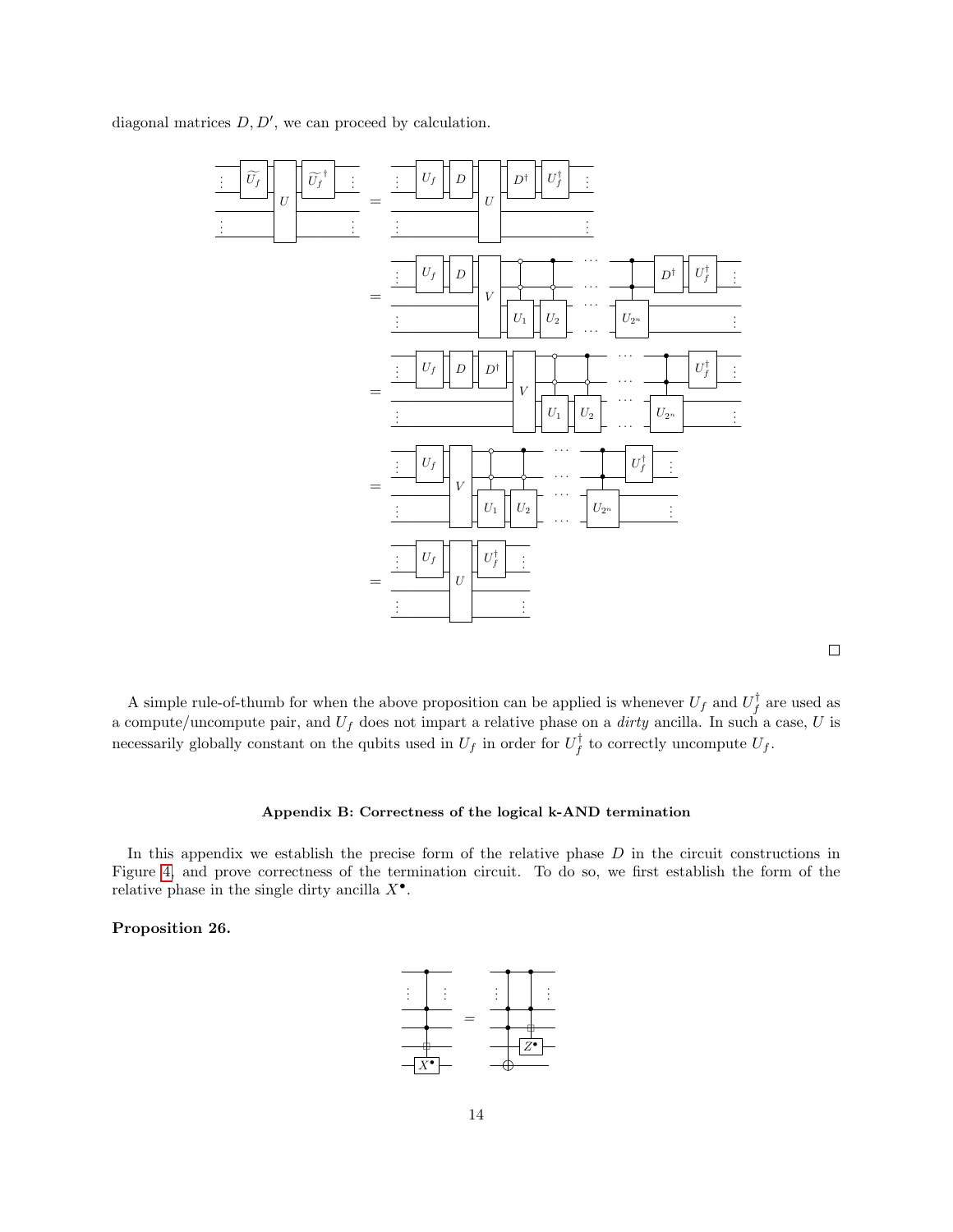Proof.



We now establish the correctness of the circuit constructions in Figure [4,](#page-11-14) and give explicit forms for the relative phases.

# Proposition 27.



Proof.



 $\Box$